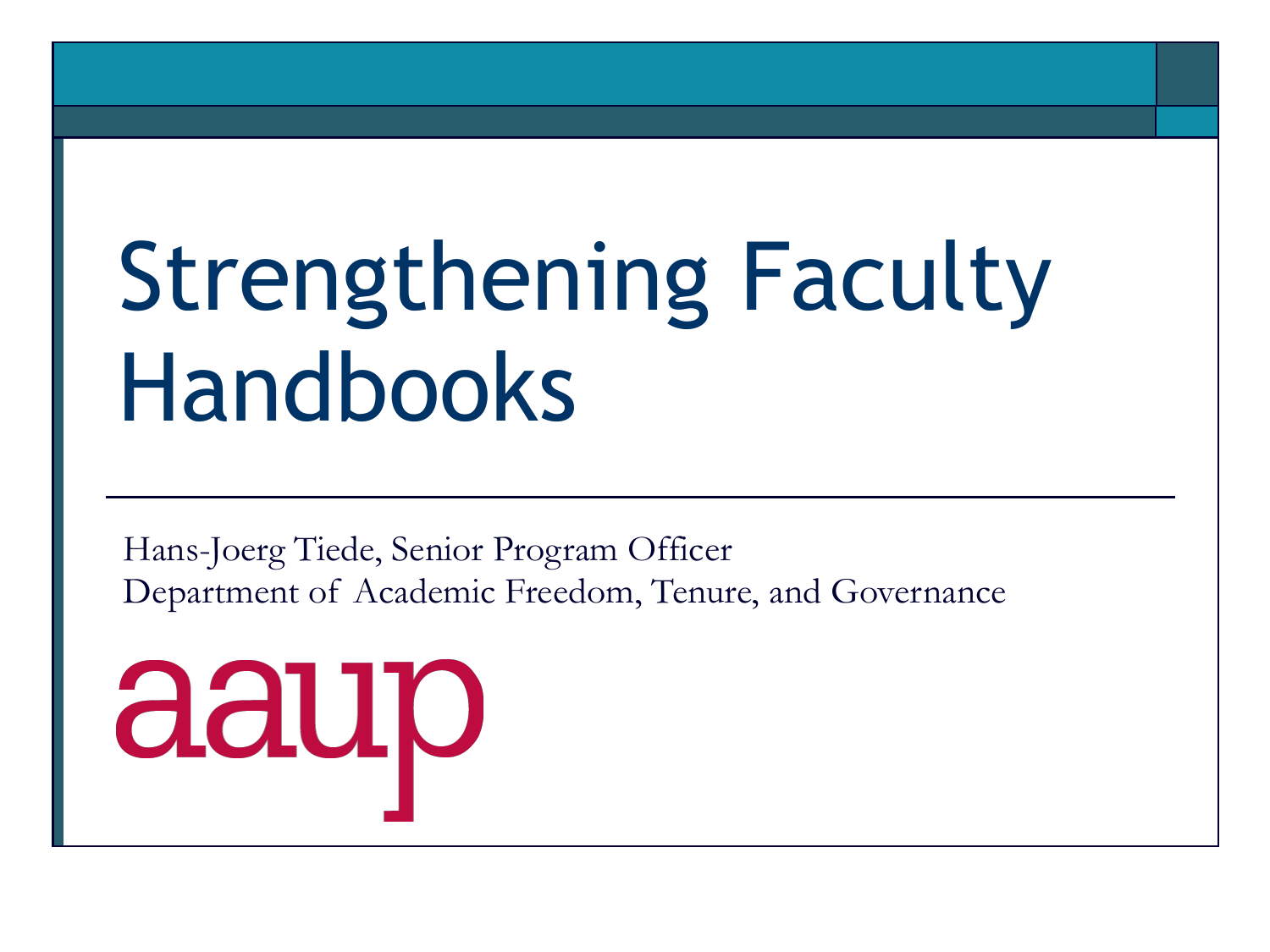## Why Are Handbooks Important?



Many union contracts incorporate the handbook by reference. And without a union, a faculty handbook is the closest thing to a contract that you may have.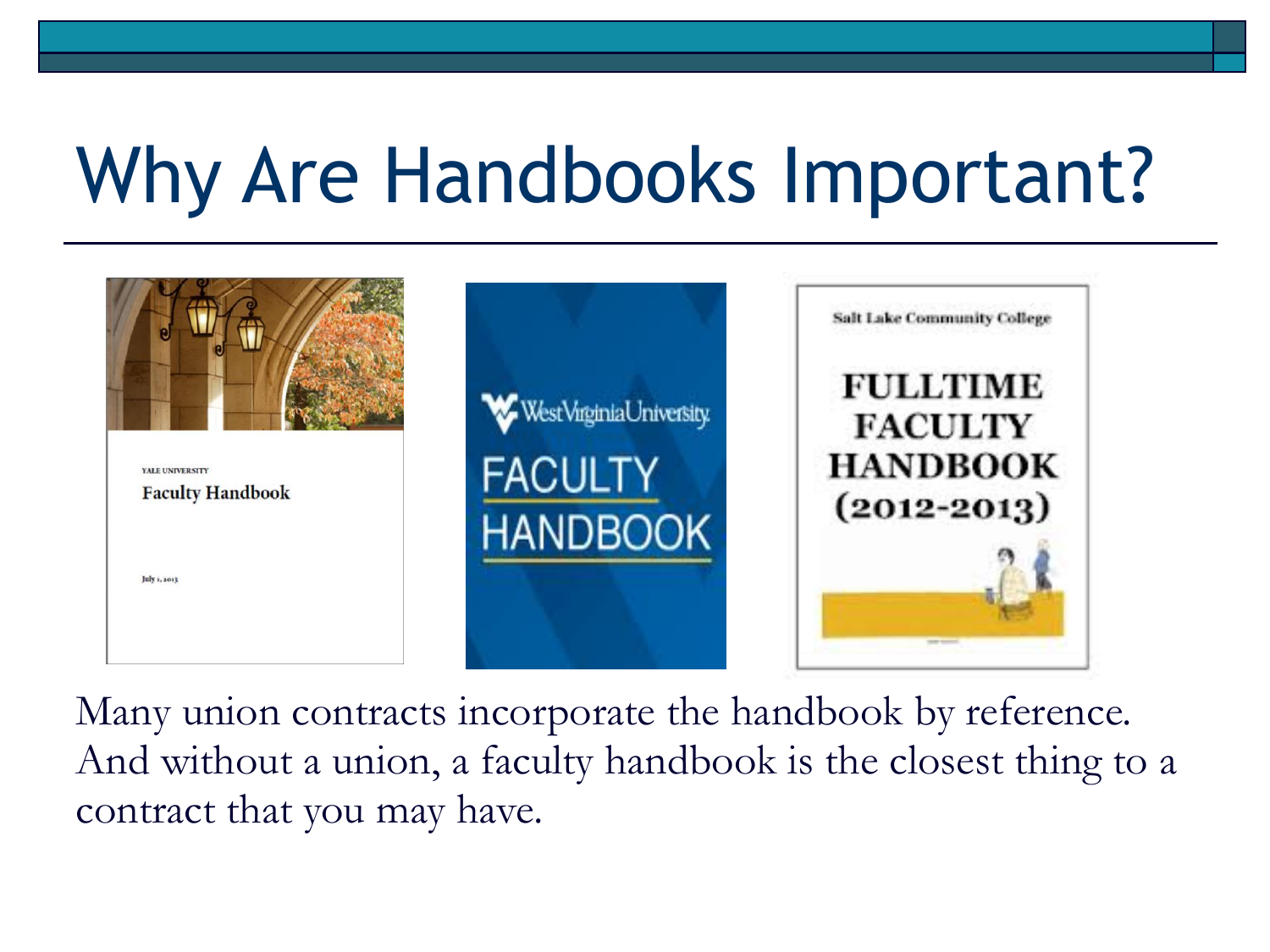### Is a Handbook a Contract?

This differs from state to state.

Often, for a handbook to be considered contractual, it must be cited in the initial appointment letter or reappointment notice.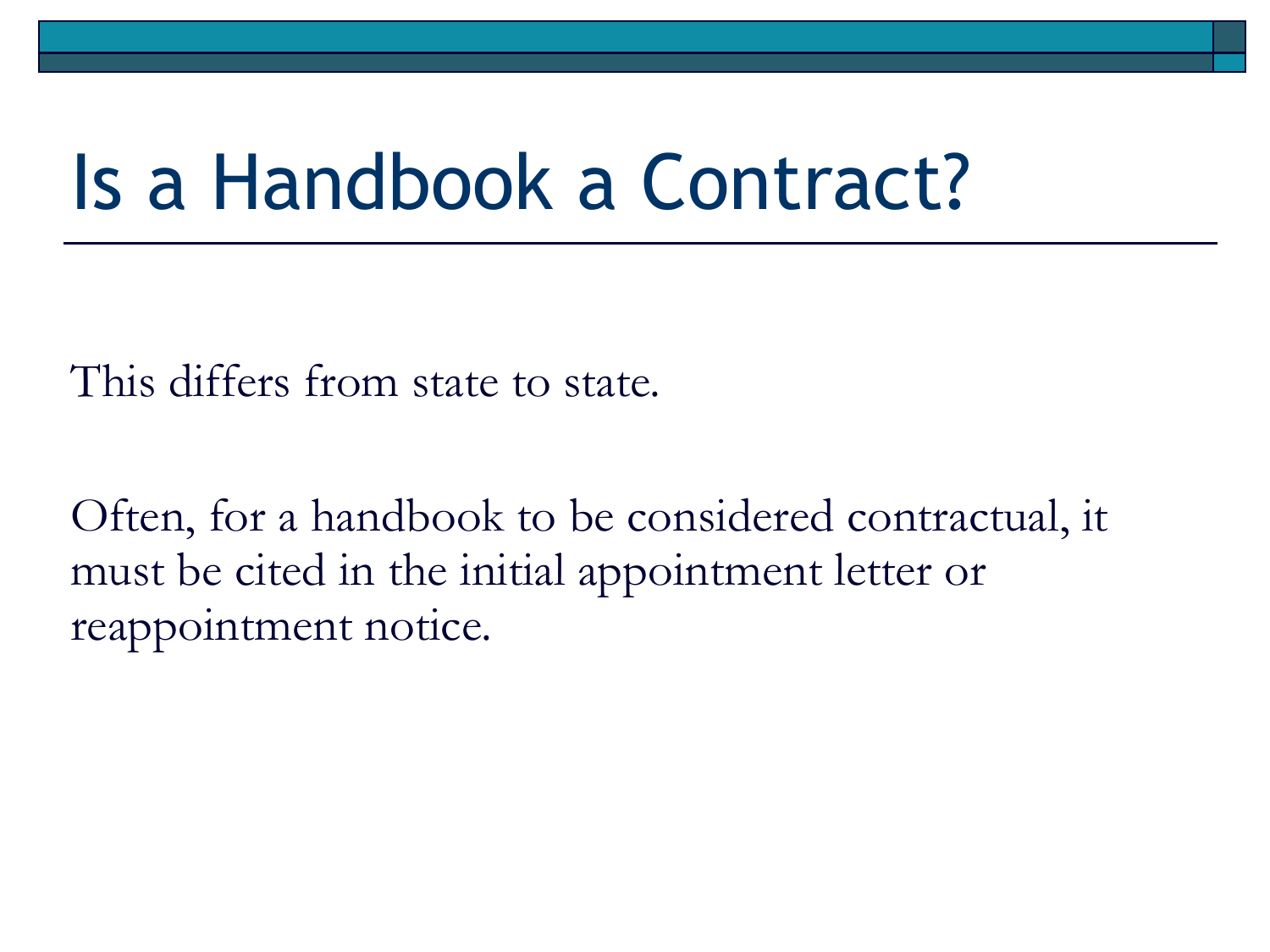## AAUP Guidebook Available

The AAUP publishes [a guidebook](http://www.aaup.org/sites/default/files/files/Faculty%20Handbooks%20as%20Contracts%20Complete.pdf) of court decisions related to the contractual status of faculty handbooks.

**FACULTY HANDBOOKS AS ENFORCEABLE CONTRACTS: A STATE GUIDE** An AAUP Guidebook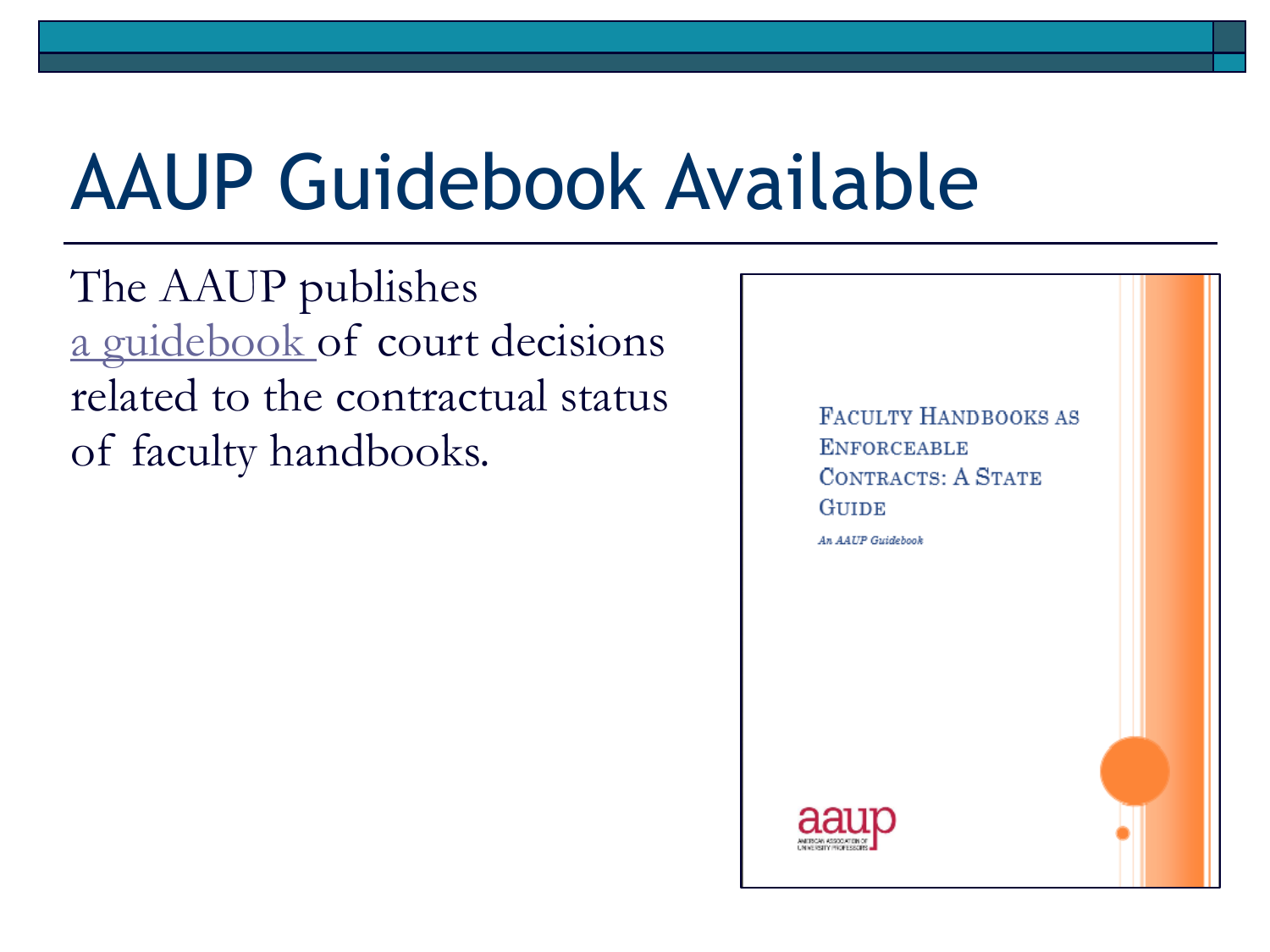### **Overview**

Faculty handbooks should include policies relating to:

- ❑ Shared governance
- ❑ Academic freedom and academic due process
- **Grievances**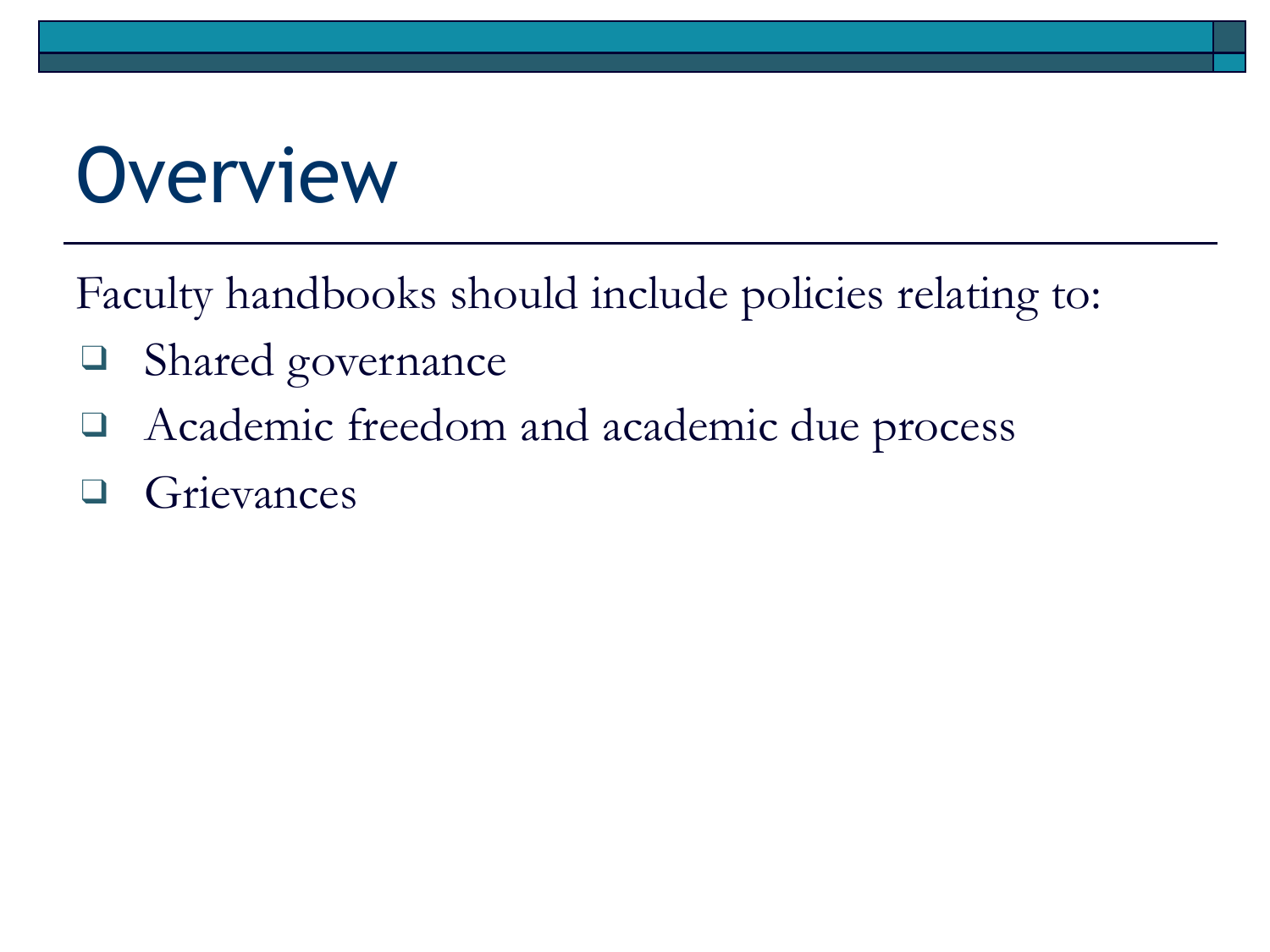### Shared Governance

Since its founding in 1915, the AAUP has advocated meaningful faculty participation in institutional decision making.

Key policy: *[Statement on Government of Colleges and](http://www.aaup.org/report/1966-statement-government-colleges-and-universities)  [Universities](http://www.aaup.org/report/1966-statement-government-colleges-and-universities)*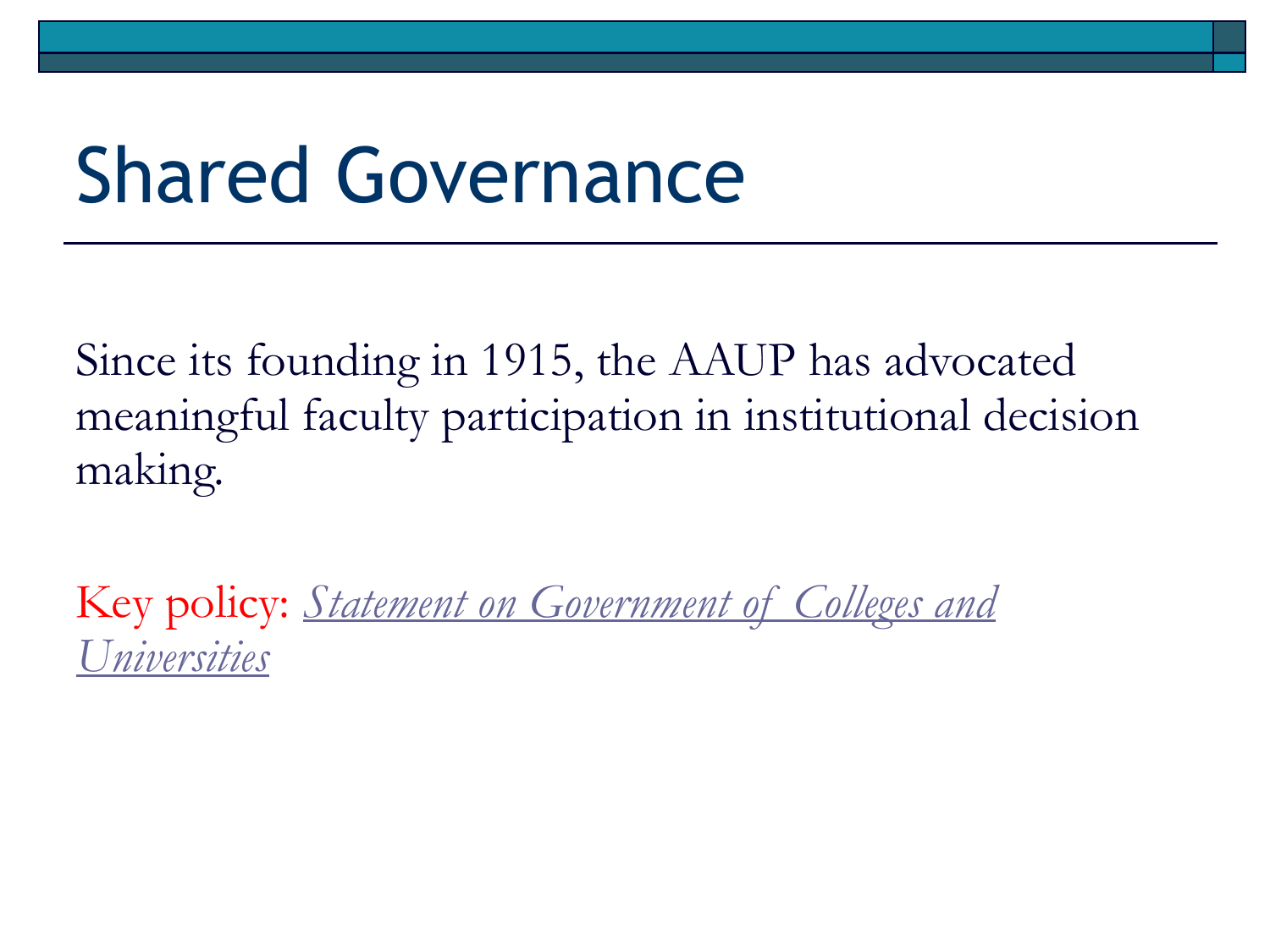## Shared Governance

AAUP recommendations regarding institutional governance are general and conceptual.

This is because governance practices vary widely depending on

- institutional culture
- size
- public or private status.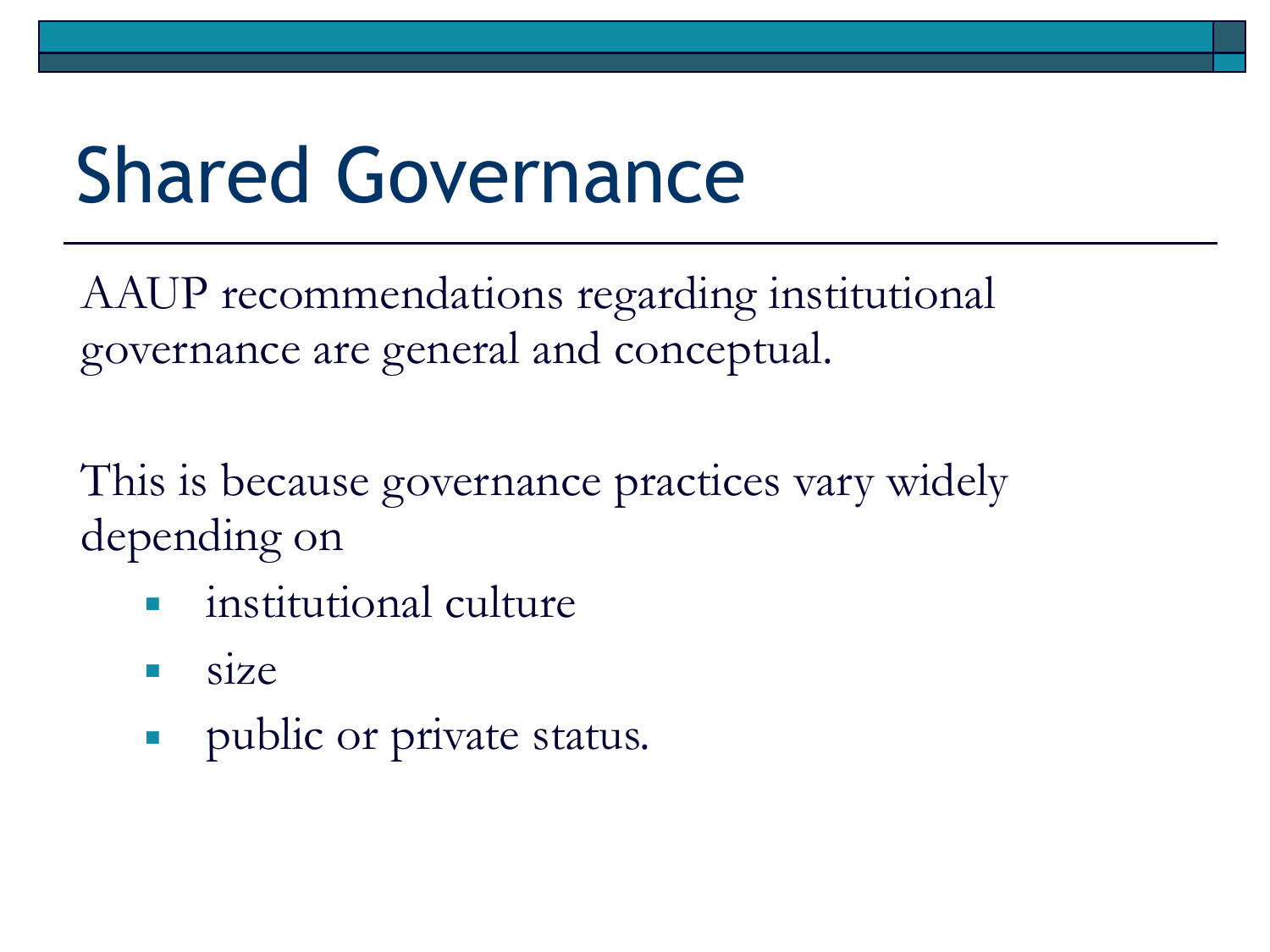## Shared Governance

The three major components of institutional decision making:

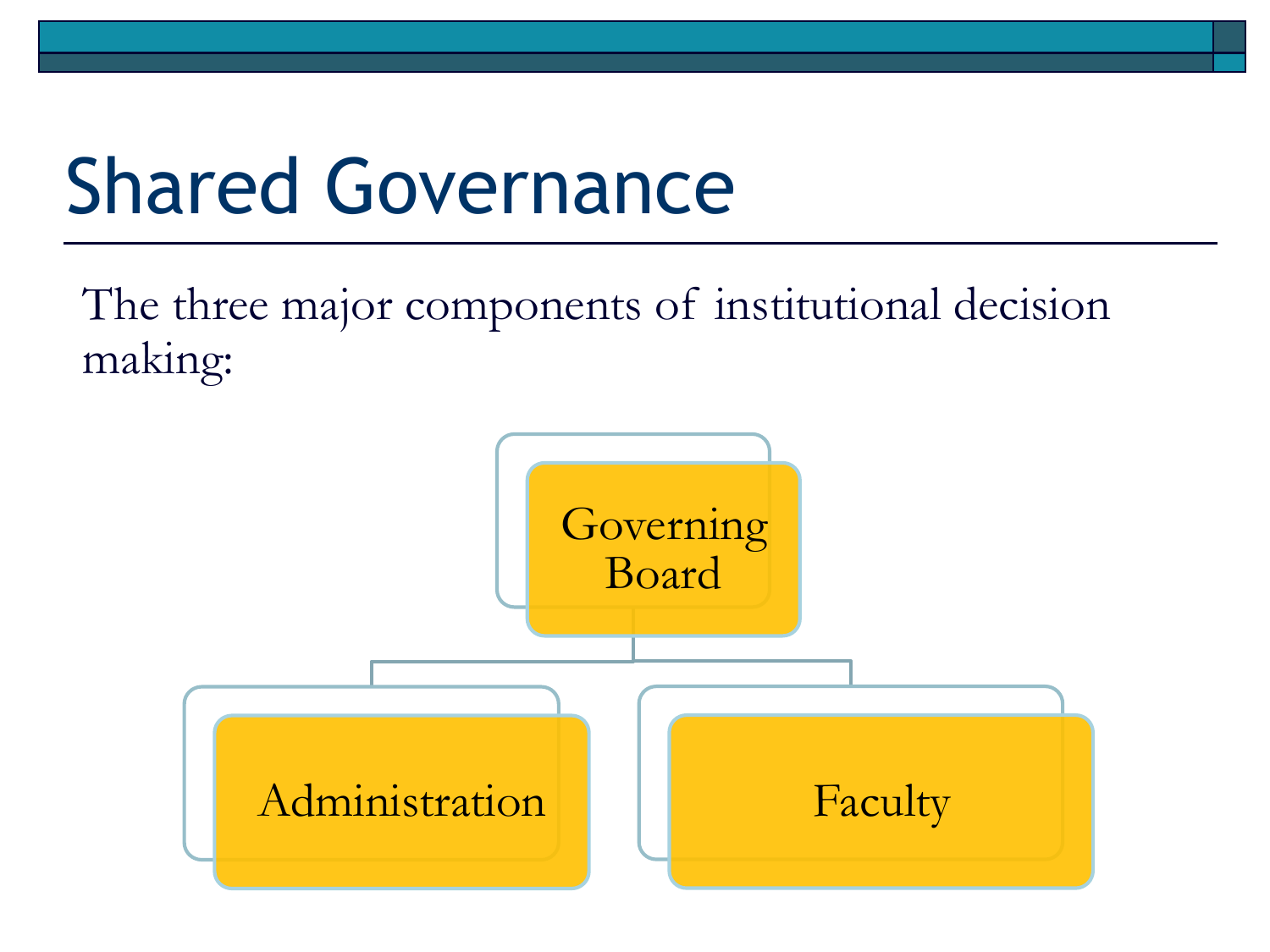### The 1966 *Statement*

is the chief person who speaks for the institution. In is to plan, to organize, to direct, and to represent. T general support of board and faculty.

5. The Academic Institution: The Faculty The faculty has primary responsibility for such fund and methods of instruction, research, faculty statu relate to the educational process.<sup>4</sup> On these matters t in the governing board or delegated by it to the pres exceptional circumstances, and for reasons commur faculty should, following such communication, hav further transmittal of its views to the president or time element, and the policies of other groups, bod the institution may set limits to realization of facult

The faculty sets the requirements for the degre requirements have been met, and authorizes the pri achieved.

Faculty status and related matters are primarily appointments, reappointments, decisions not to rea and dismissal. The primary responsibility of the fad that its judgment is central to general educational  $\sharp$ field or activity have the chief competence for jud competence it is implicit that responsibility exists Likewise, there is the more general competence of having a broader charge. Determinations in these through established procedures, reviewed by the d of the board. The governing board and president sl

"The faculty has primary responsibility for such fundamental areas as **curriculum**, subject matter and methods of **instruction**, **research**, **faculty status**, and those aspects of student life which relate to the **educational process**."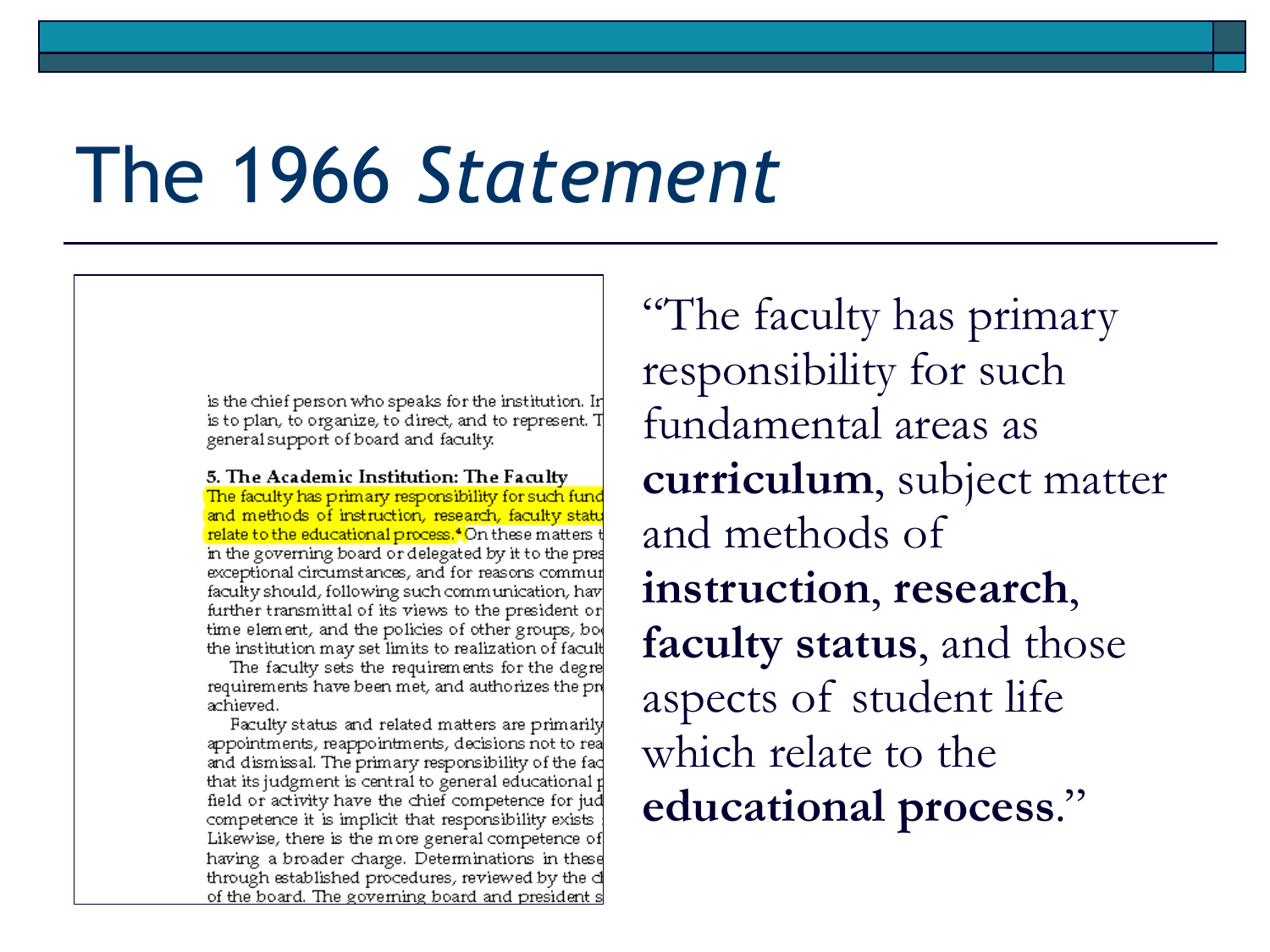### The 1966 *Statement*

In these areas the "governing board and president should . . . concur with the faculty judgment except in rare instances and for compelling reasons which should be stated in detail."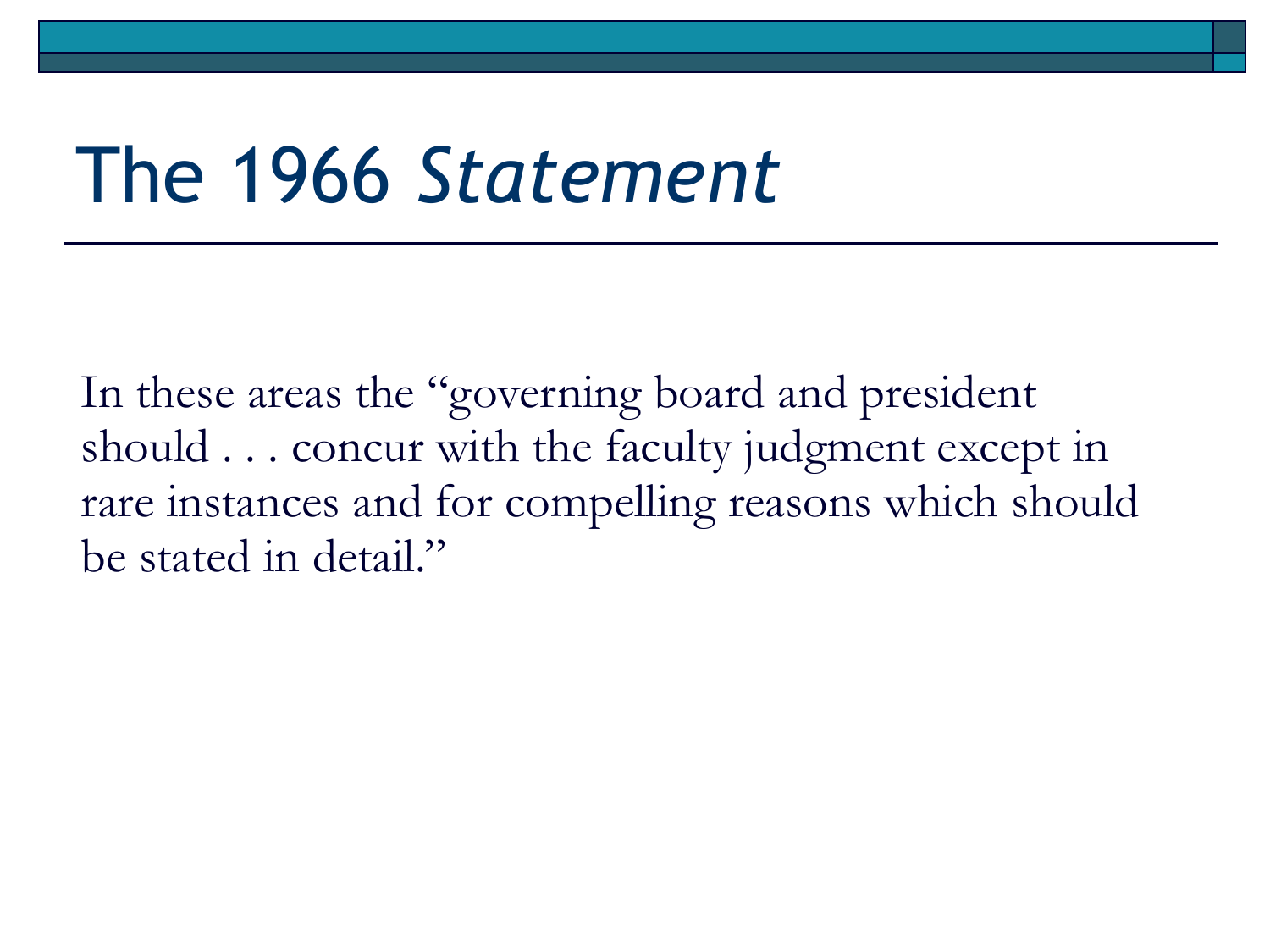### The 1966 *Statement*

"Agencies for faculty participation in the government of the college or university should be established at each level where faculty responsibility is present. An agency should exist for the presentation of the views of the whole faculty. The structure and procedures for faculty participation should be designed, approved, and established by joint action of the components of the institution. Faculty representatives should be selected by the faculty according to procedures determined by the faculty."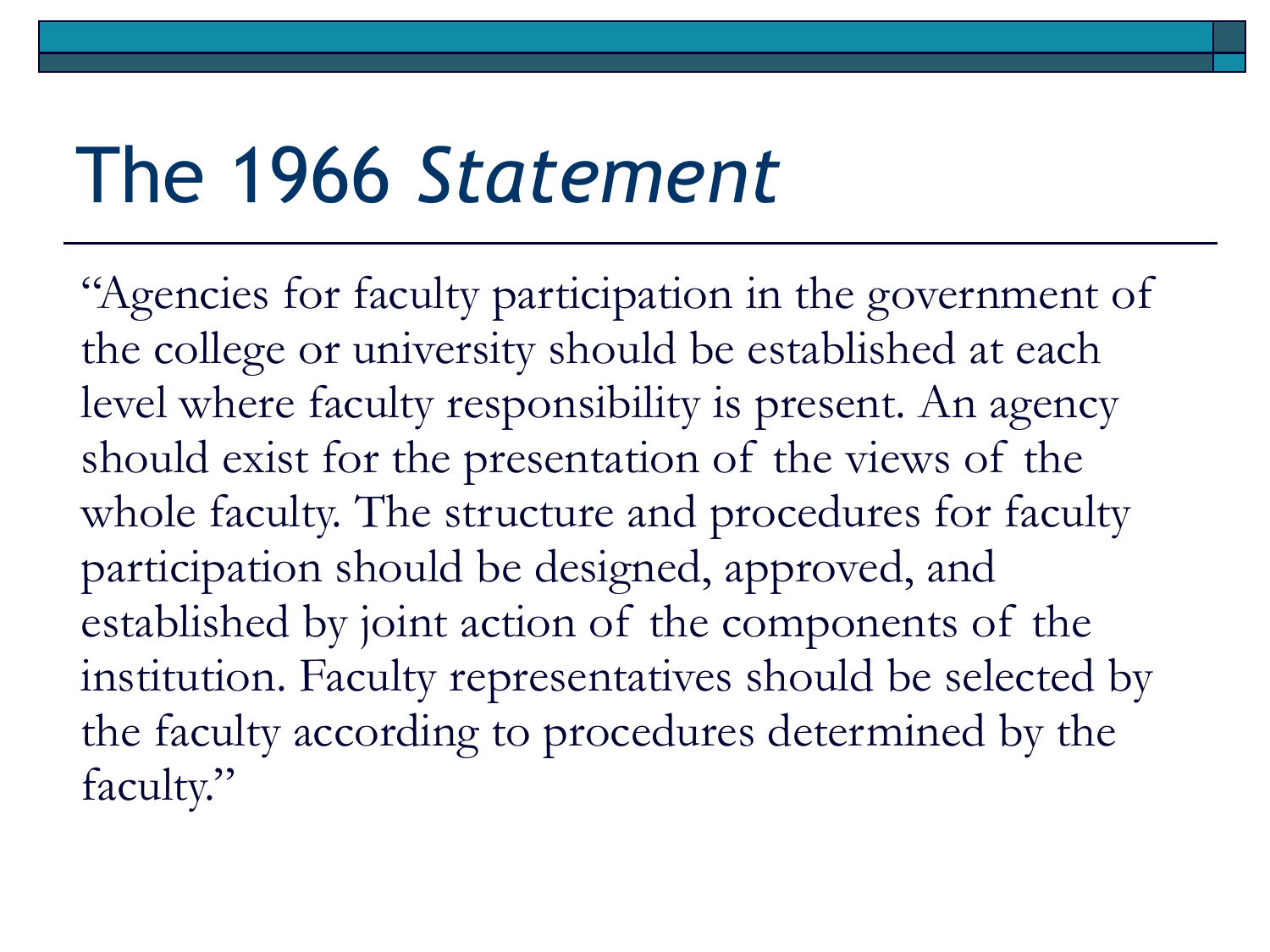A faculty handbook should contain:

- ❑ **A definition of the term "faculty."**
- ❑ **Governing documents of faculty governance organs**, such as senates or councils.
- ❑ **Governing documents for the faculty as a whole.**  For example: a constitution, bylaws, or standing rules.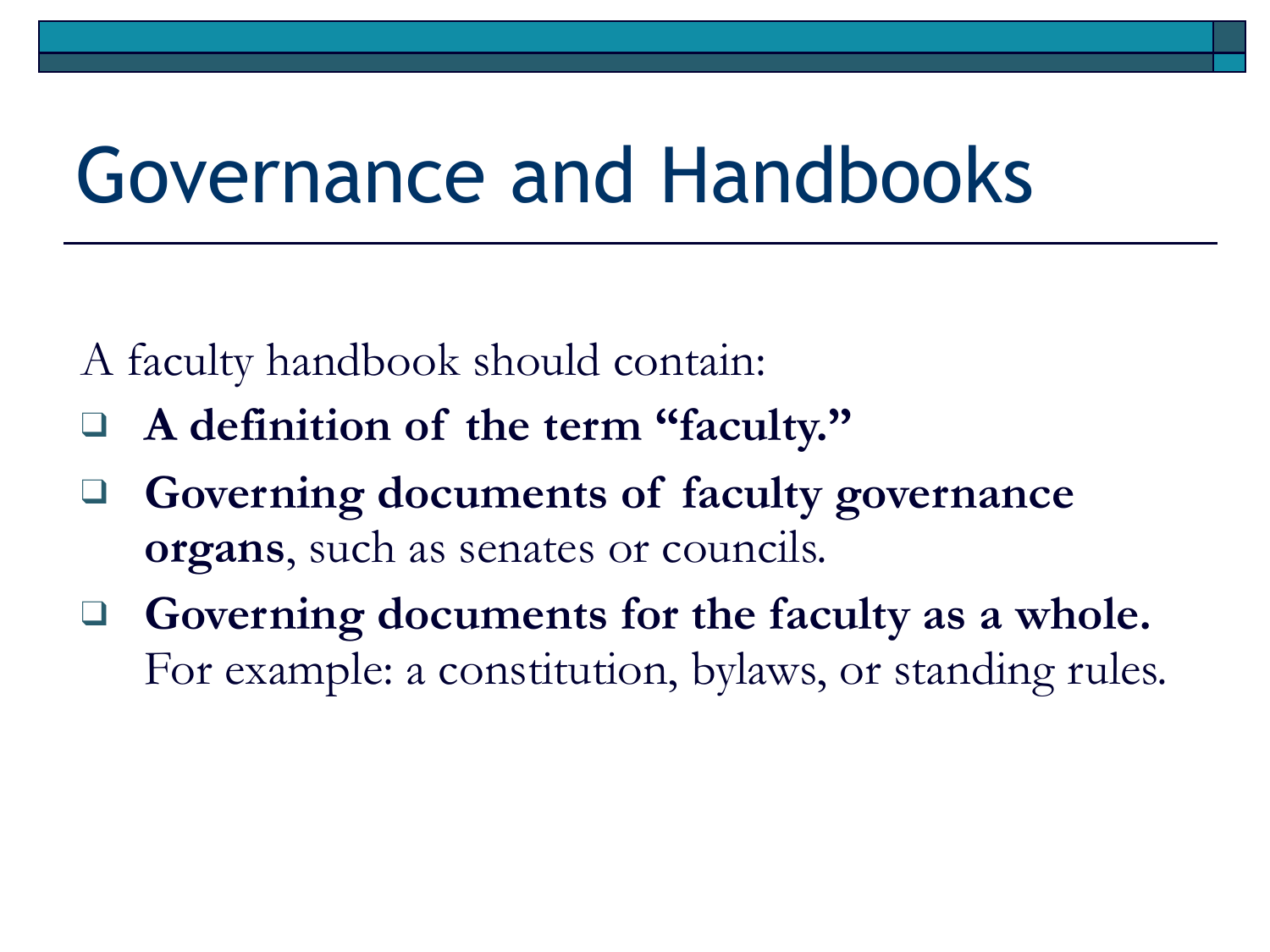Institutions should have regulations on the election and appointment of committees.

Faculty representatives to committees, task forces, and *ad hoc* committees should be elected by the faculty or appointed by an elected body.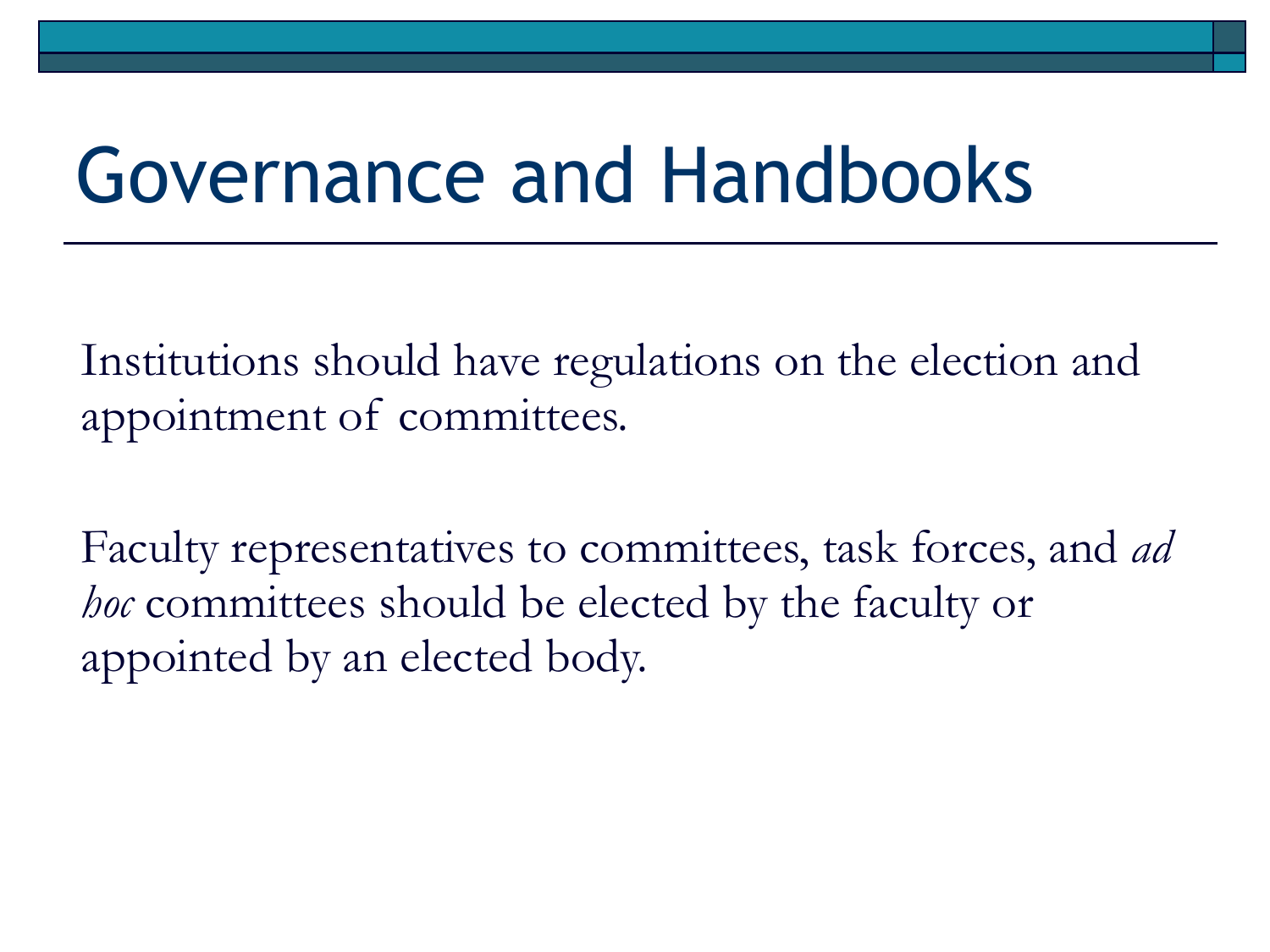- A faculty handbook should contain:
- A statement that, in areas in which the faculty has primary responsibility, the faculty is responsible for formulating and approving policies, subject to final approval by the administration & board.
- Expectations for faculty serving as representatives.
- Policies regarding the role of the faculty in
	- budgetary matters
	- administrative searches and evaluations
- Arrangements for faculty-board communication.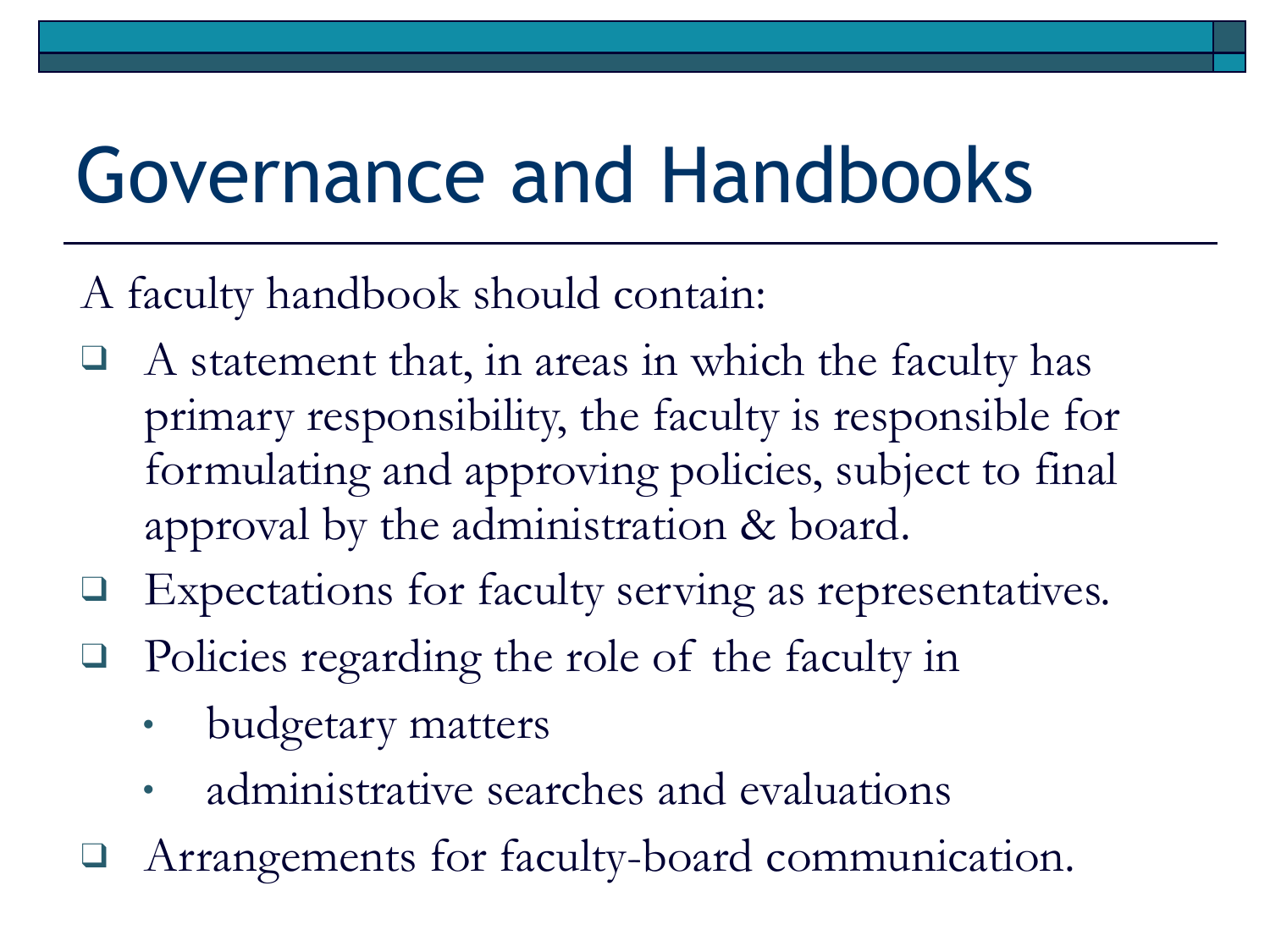Policies regarding changes to the faculty handbook should be explicit regarding

- Who may make changes
- ❑ How they may be made
- Whose approval is needed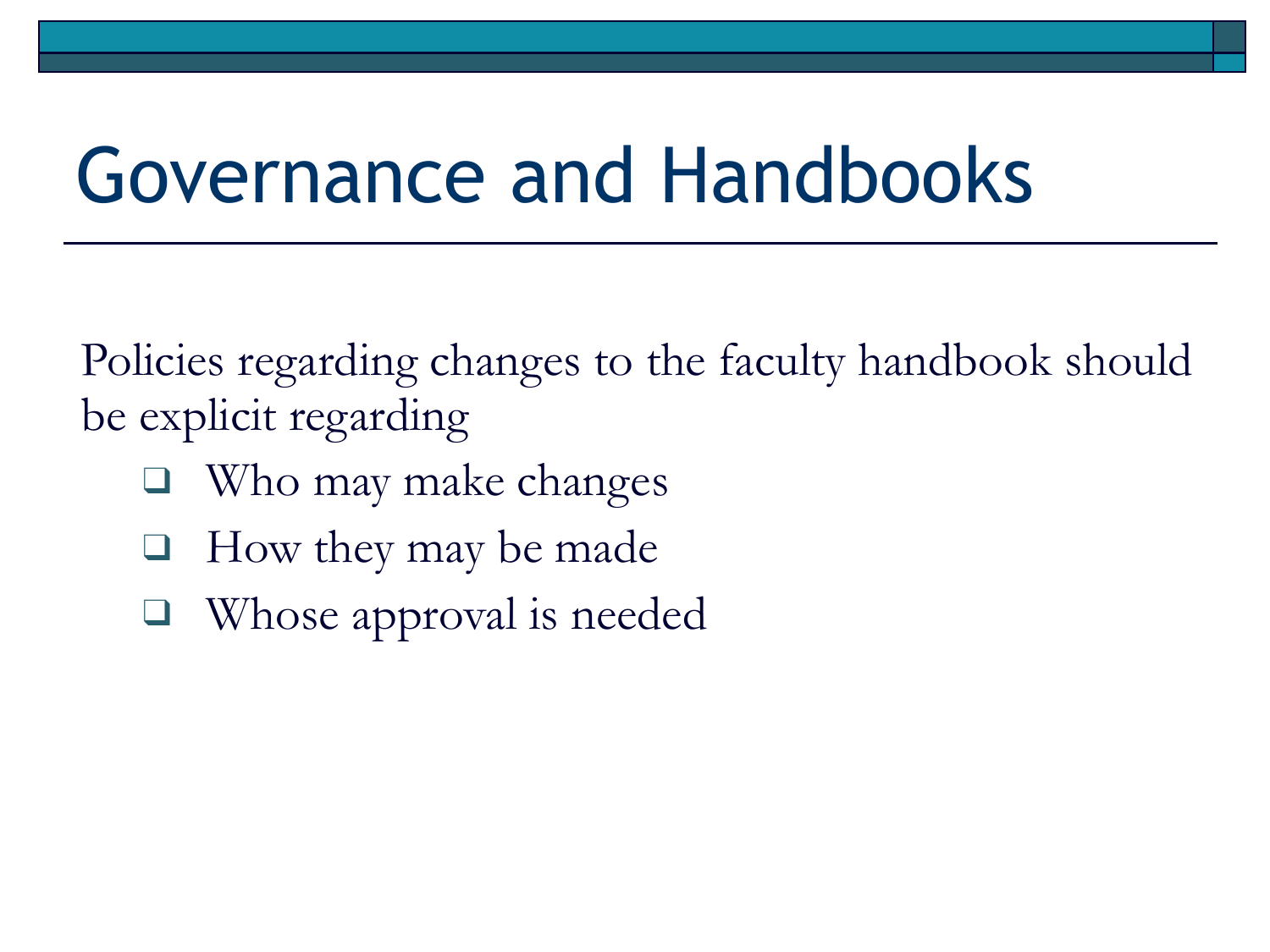### Academic Freedom

Key policy: [1940](http://www.aaup.org/report/1940-statement-principles-academic-freedom-and-tenure) *[Statement of Principles on Academic Freedom](http://www.aaup.org/report/1940-statement-principles-academic-freedom-and-tenure)  [and Tenure.](http://www.aaup.org/report/1940-statement-principles-academic-freedom-and-tenure)*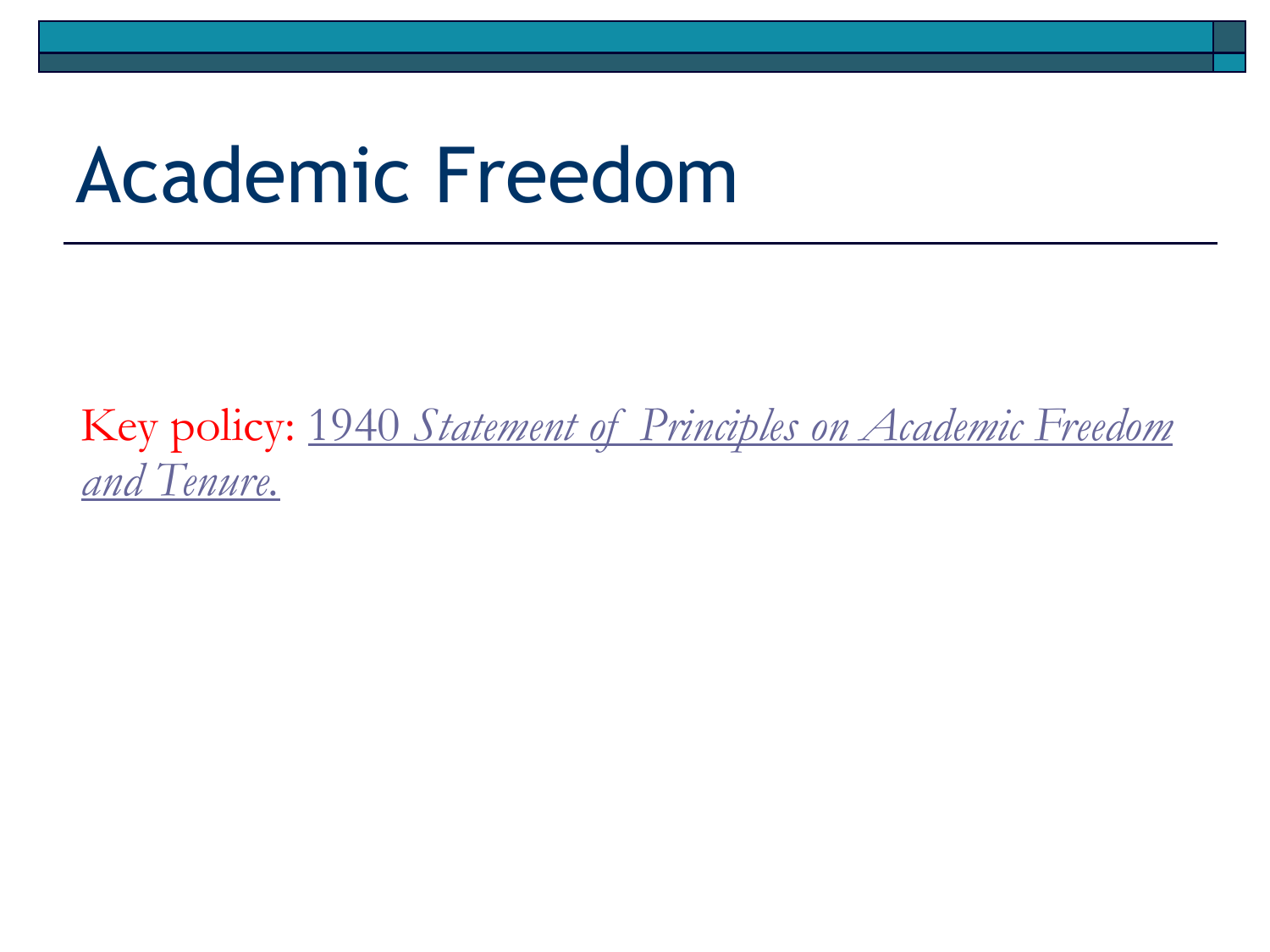## Definition of *Academic Freedom*

 Academic freedom is the freedom to teach, both in and outside the classroom, to conduct research and to publish the results of those investigations, and to address any matter of institutional policy or action whether or not as a member of an agency of institutional governance. Professors should also have the freedom to address the larger community with regard to any matter of social, political, economic, or other interest, without institutional discipline or restraint, save in response to fundamental violations of professional ethics or statements that suggest disciplinary incompetence.

 From: *Protecting an Independent Faculty Voice: Academic Freedom after*  Garcetti v. Ceballos (2009)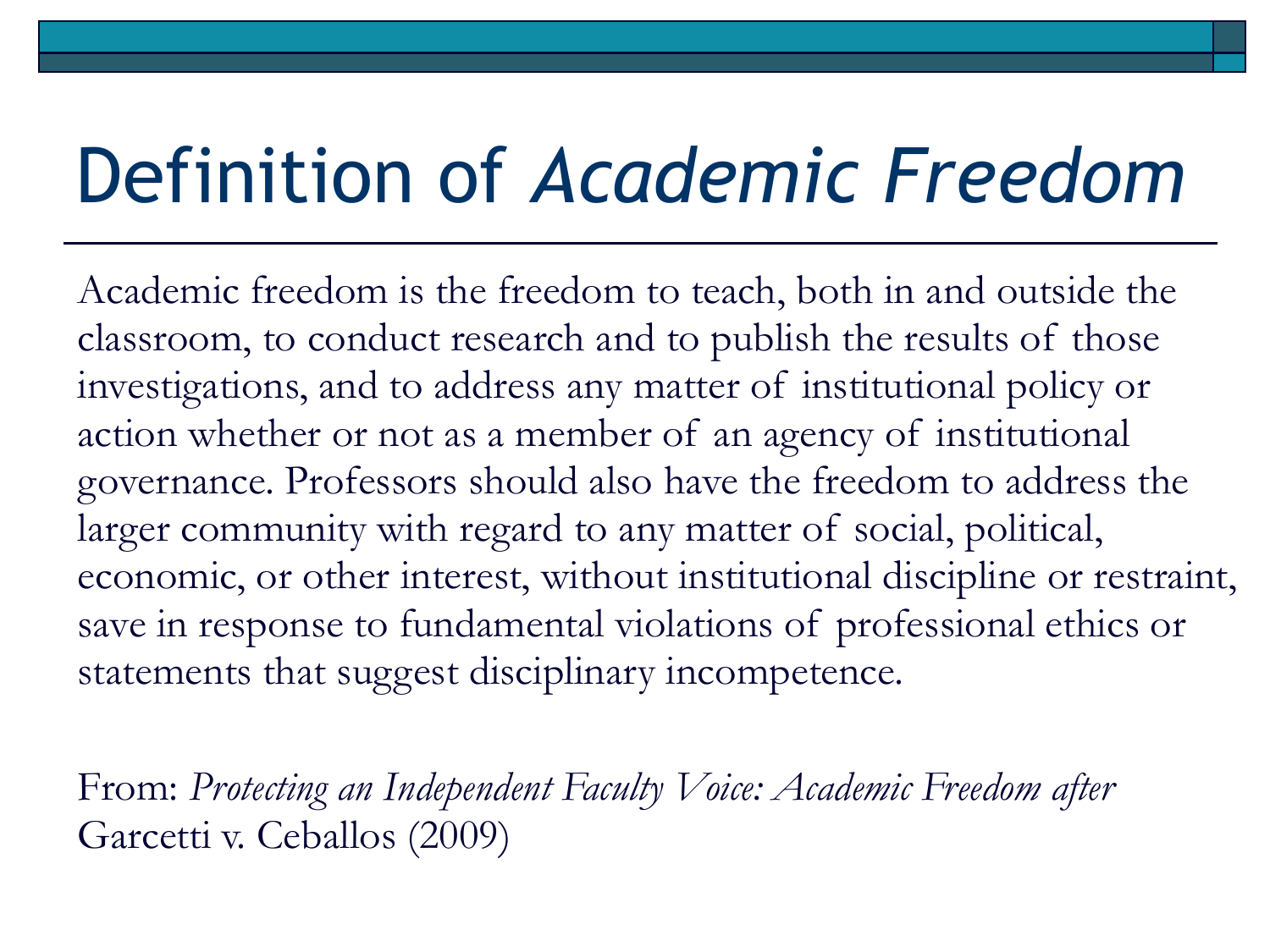### **Tenure**

- □ "Tenure" is an indefinite appointment terminable only for cause.
- ❑ 1940 *Statement*: "After the expiration of a probationary period, teachers or investigators should have permanent or continuous tenure, and their service should be terminated only for adequate cause, except in the case of retirement . . . or under extraordinary circumstances because of financial exigencies."
- ❑ In addition, terminations may occur due to program discontinuance.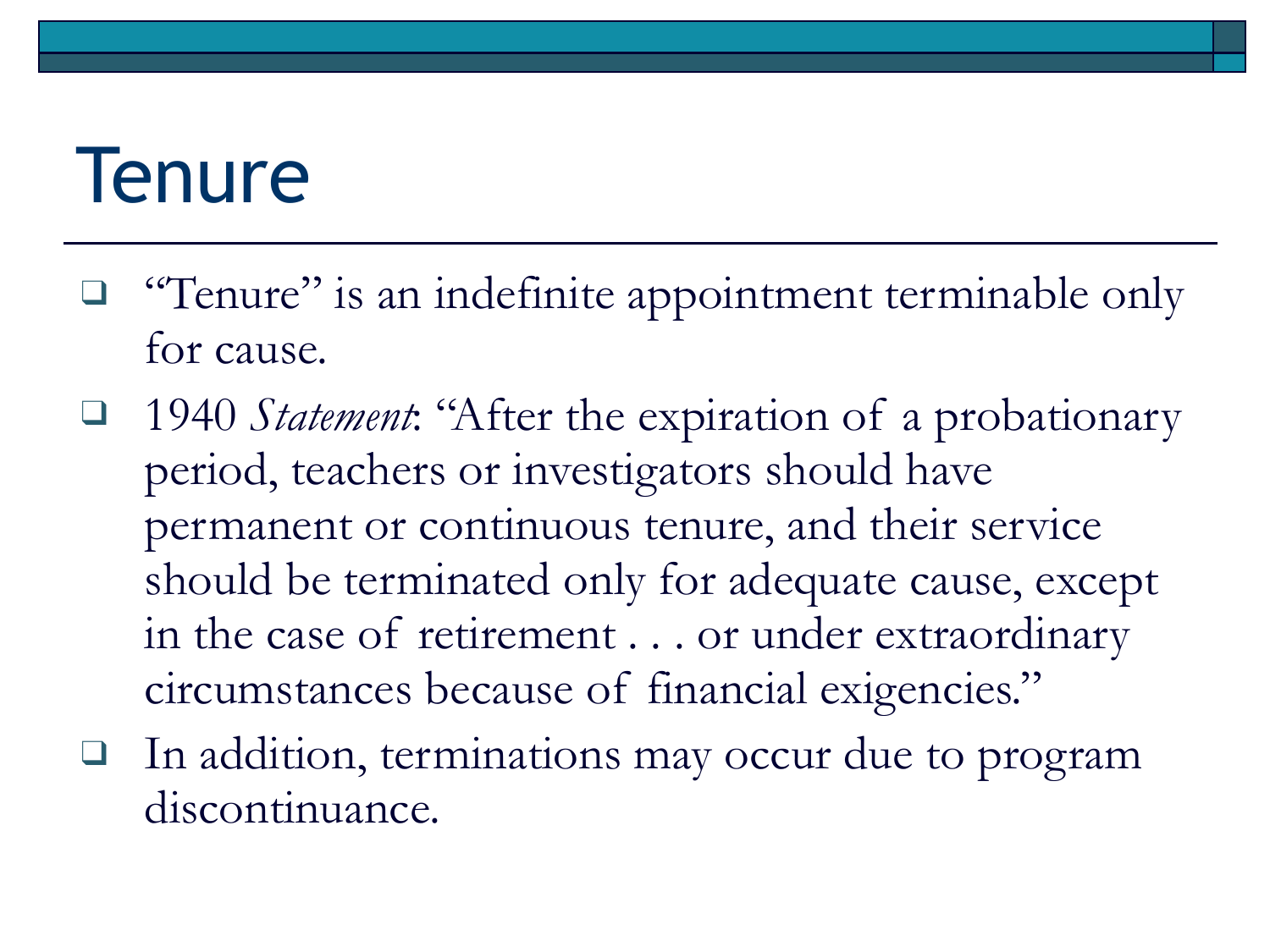### Academic Due Process

- ❑ Tenure protects academic freedom.
- ❑ Academic due process protects tenure.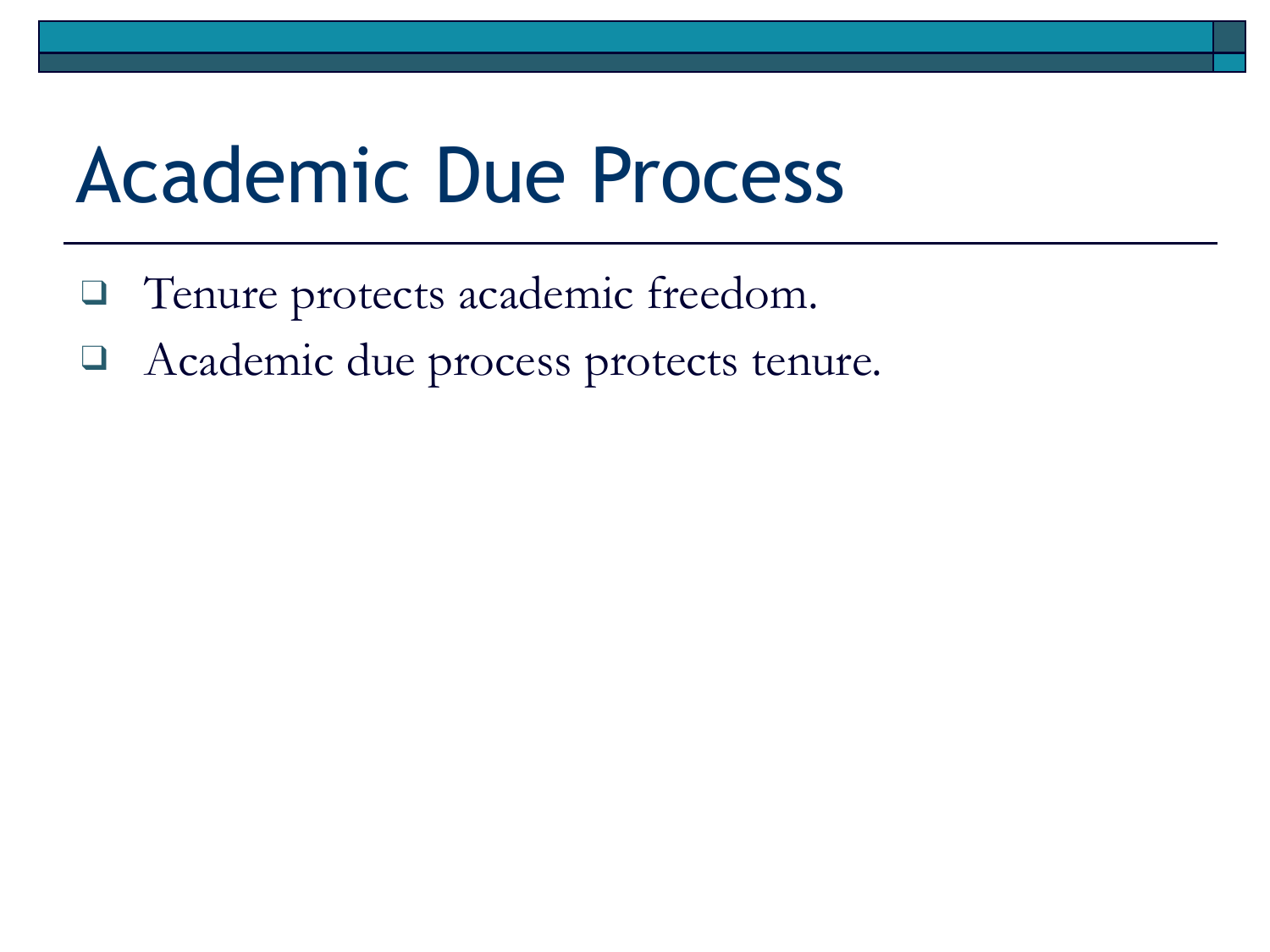## **Terminology**

- □ Probationary and non-tenure-track faculty are sometimes **nonreappointed** or their appointments are **nonrenewed**. The AAUP has standards for notice.
- □ Tenured, probationary, and non-tenure-track faculty are sometimes **dismissed for cause.** The AAUP has detailed procedural standards that require a hearing before an elected faculty committee.
- □ Tenured, probationary, and non-tenure-track positions can be **terminated** due to financial exigency or program discontinuance.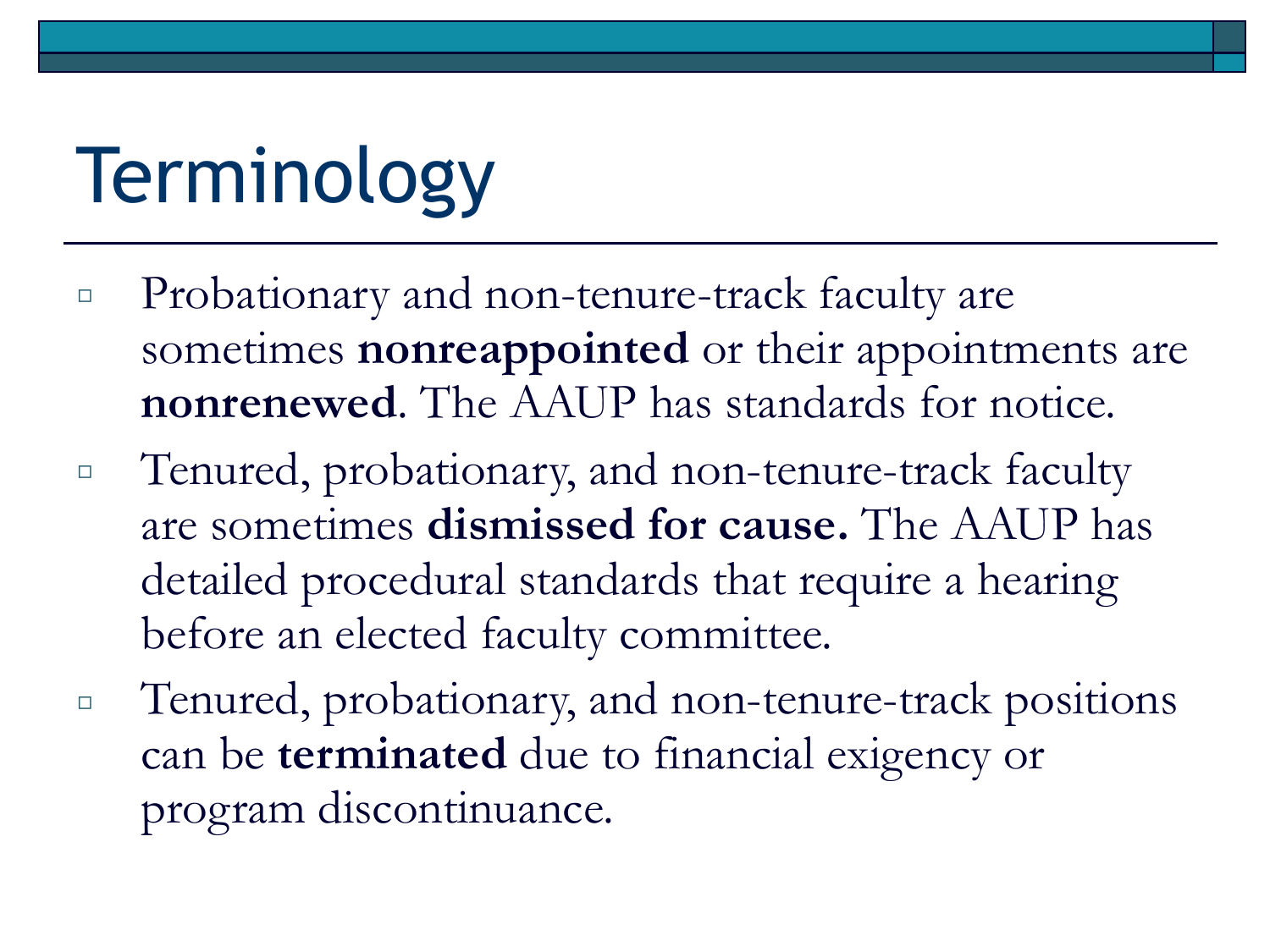## Nonreappointment: Notice

AAUP standards for notice are:

**Years of Service Notice should be given by** First academic year of service March 1

Second academic year of service December 15

Two or more years of service At least twelve months before the expiration of an appointment.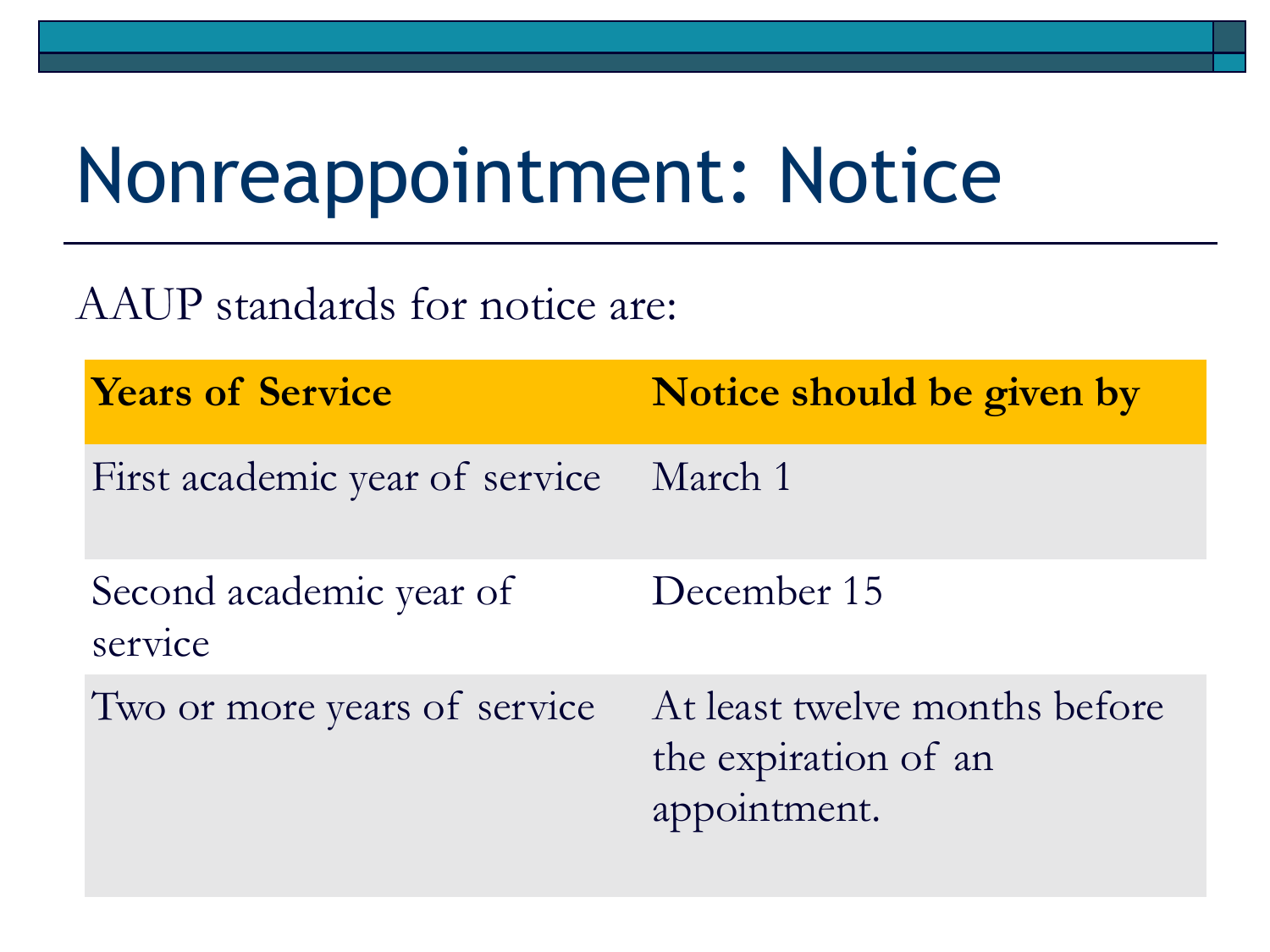## Nonreappointment: Procedures

| <b>Faculty who</b>                                                                                                            | Have the right to                        |
|-------------------------------------------------------------------------------------------------------------------------------|------------------------------------------|
| are not reappointed                                                                                                           | written reasons upon request             |
| allege that nonreappointment<br>was based on considerations<br>that were discriminatory or<br>violated their academic freedom | make this case to a hearing<br>committee |

allege that nonreappointment was based on inadequate consideration

have their case reviewed by a faculty committee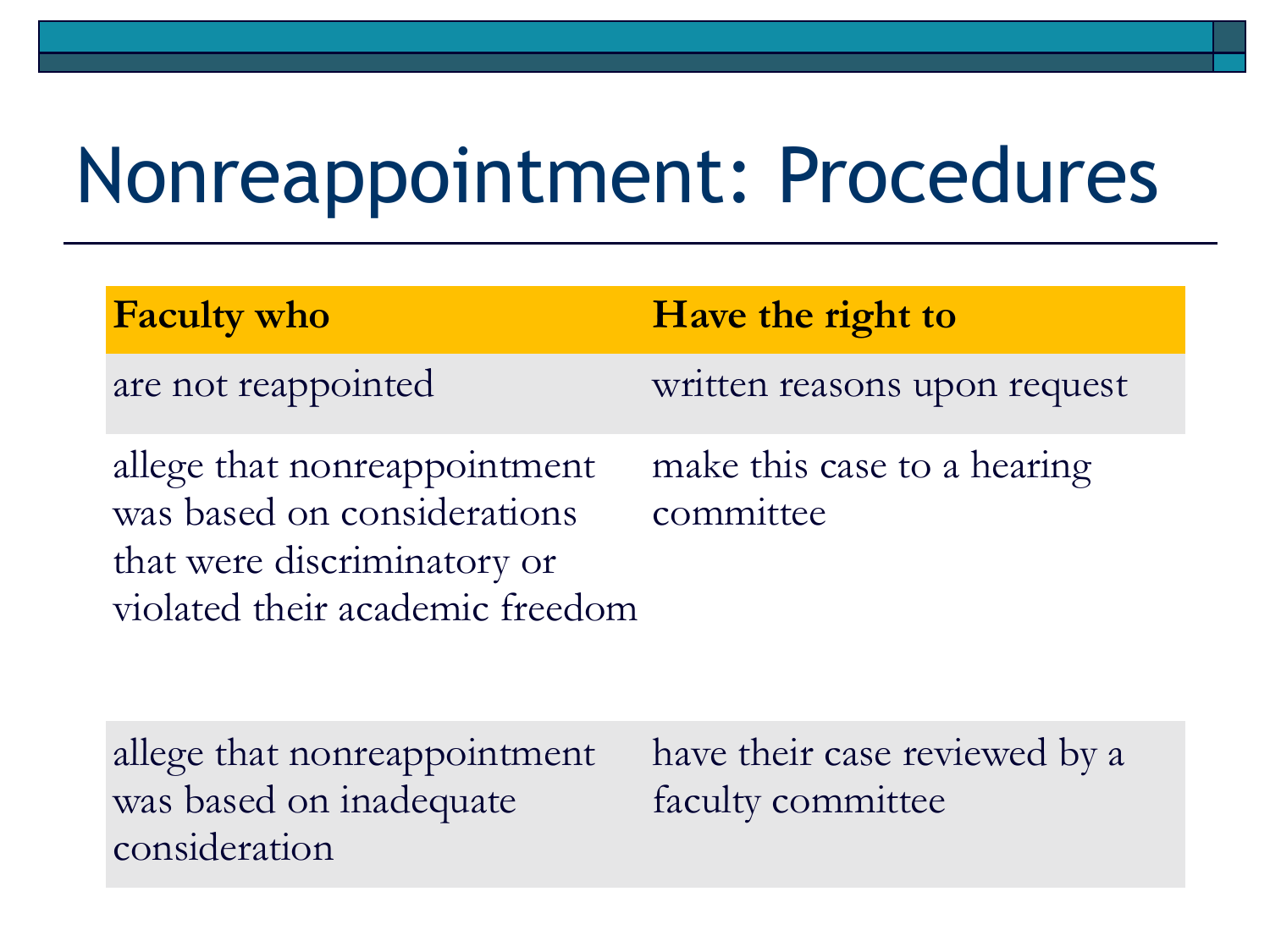### Dismissal For Cause

"Adequate cause for dismissal will be related, directly and substantially, to the fitness of faculty members in their professional capacities as teachers or researchers."

--AAUP *Recommended Institutional Regulations (RIR*5*)*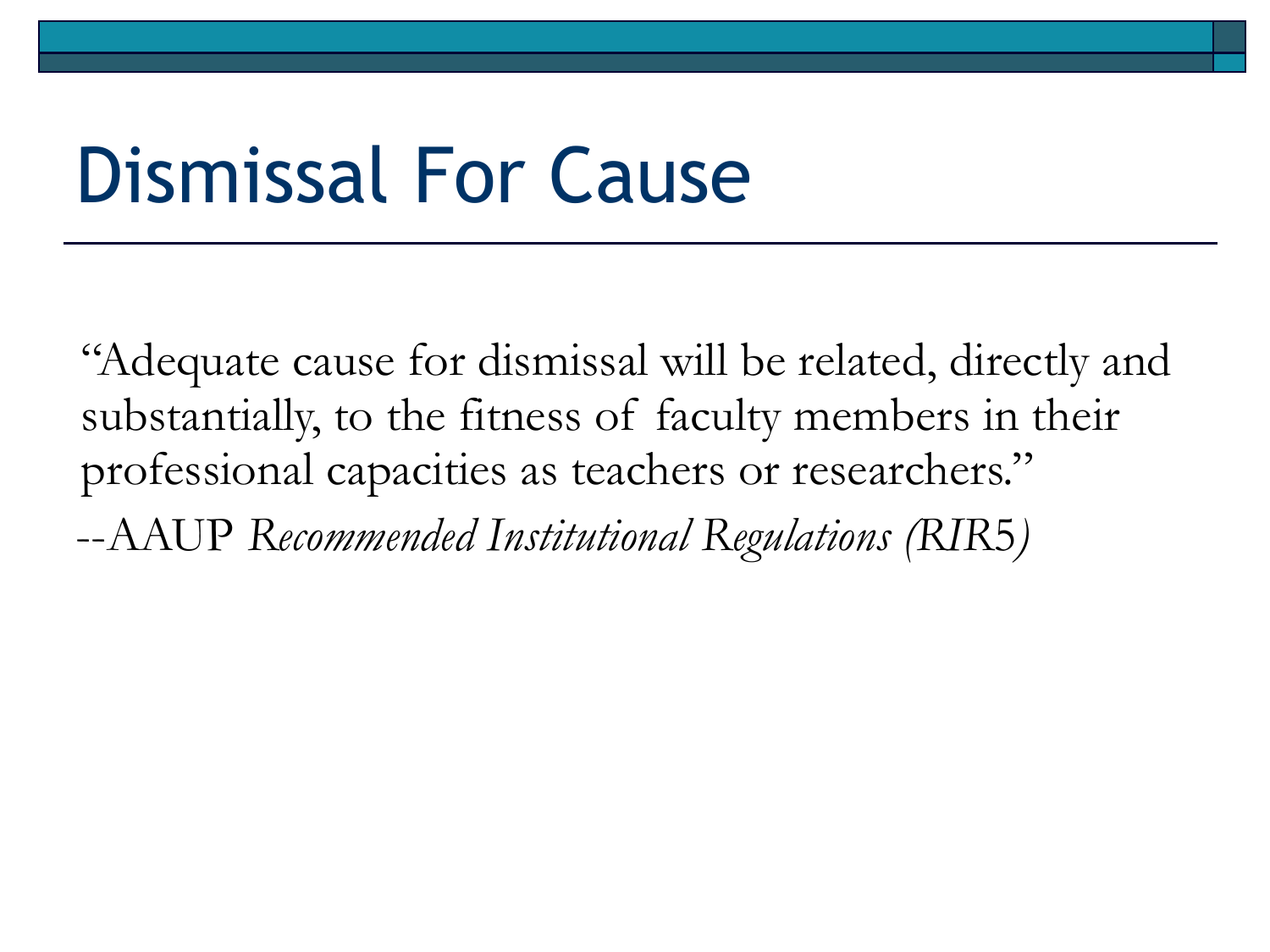## Dismissal For Cause

- The AAUP has not defined what constitutes adequate cause, but it is frequently defined to be
- □ demonstrated incompetence or dishonesty in teaching or research,
- □ substantial and manifest neglect of duty, or
- $\Box$  personal conduct which substantially impairs the individual's fulfillment of institutional responsibilities.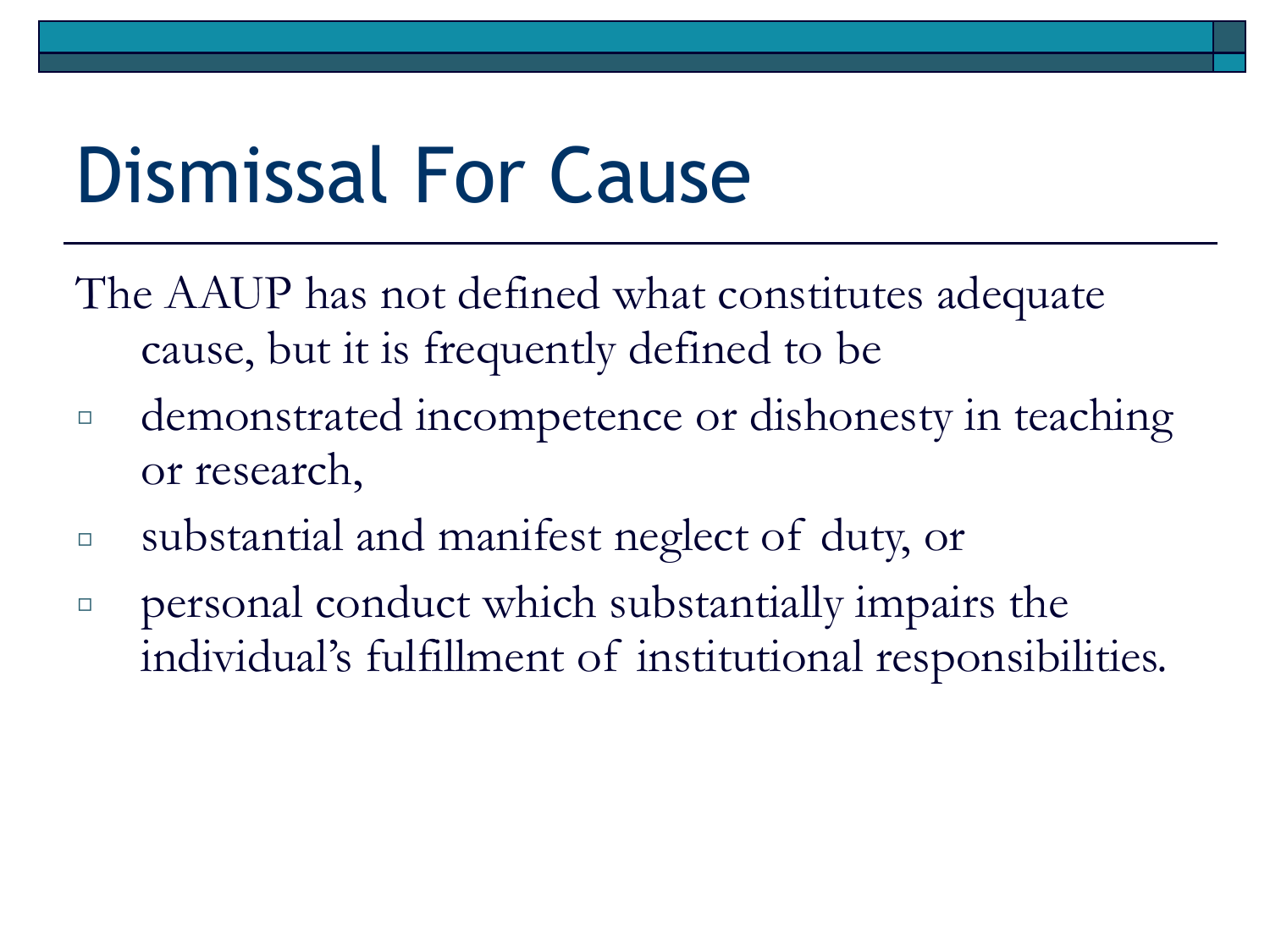## Dismissal For Cause

The essential elements of a dismissal proceeding:

- ❑ Written statement of charges
- ❑ Opportunity for a pre-termination hearing before an elected body of peers
- ❑ Burden of proof rests on the administration, based on clear and convincing evidence in the record as a whole
- ❑ The faculty member has the right to present evidence and cross-examine witnesses
- The decision is based on the record of the hearing
- The faculty member may to appeal to the governing board.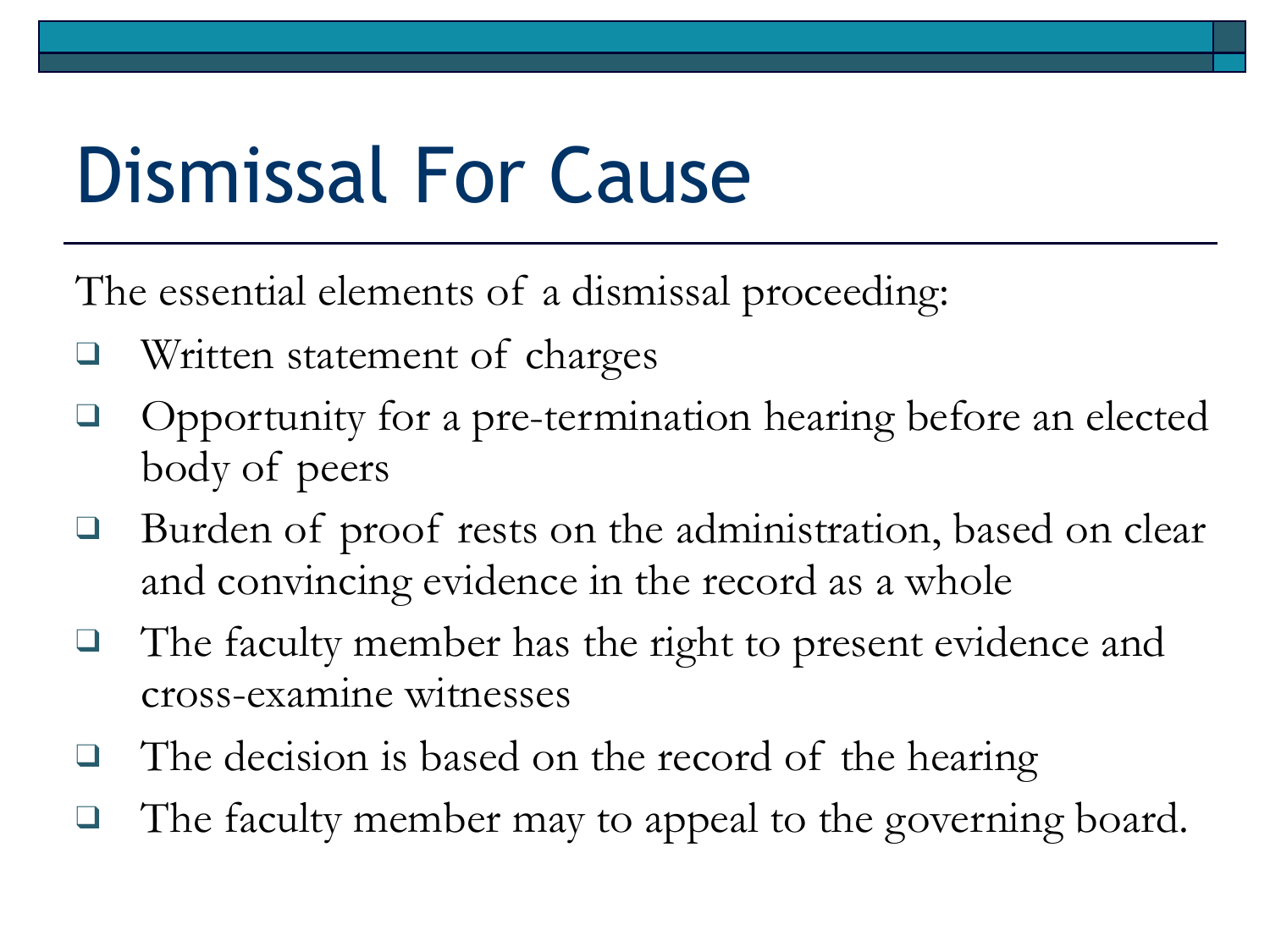## **Suspensions**

AAUP policies distinguish between suspensions

- □ that are imposed prior to a dismissal for cause hearing and
- □ that are imposed as a sanction.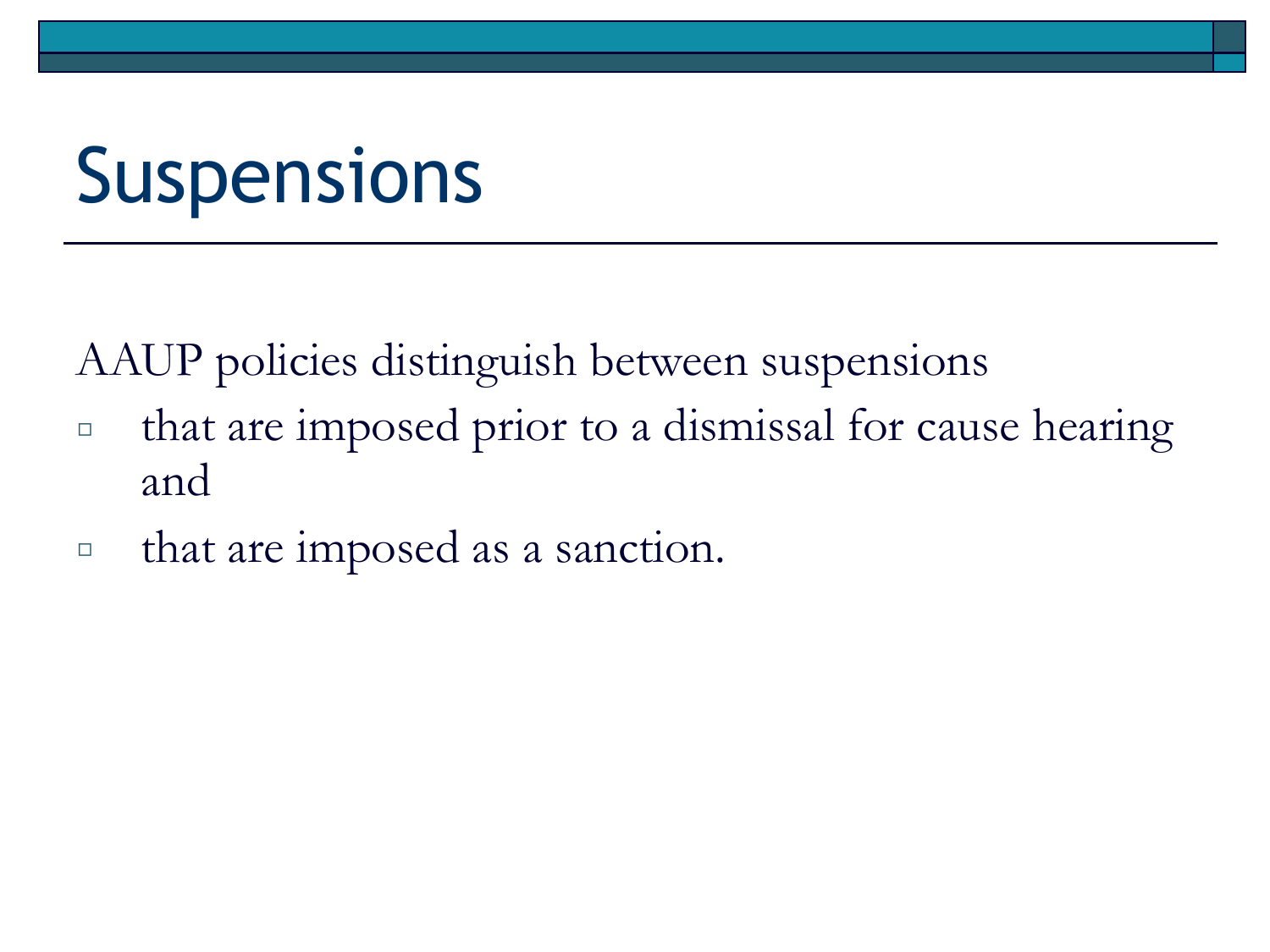#### Suspensions Prior to Dismissal Hearing

- Faculty should be suspended only if immediate harm is threatened.
- Before suspending, the administration should consult with the faculty committee on academic freedom and tenure
- A suspension that is intended to be final is a dismissal, and should be treated as such.
- Salary should continue during suspension.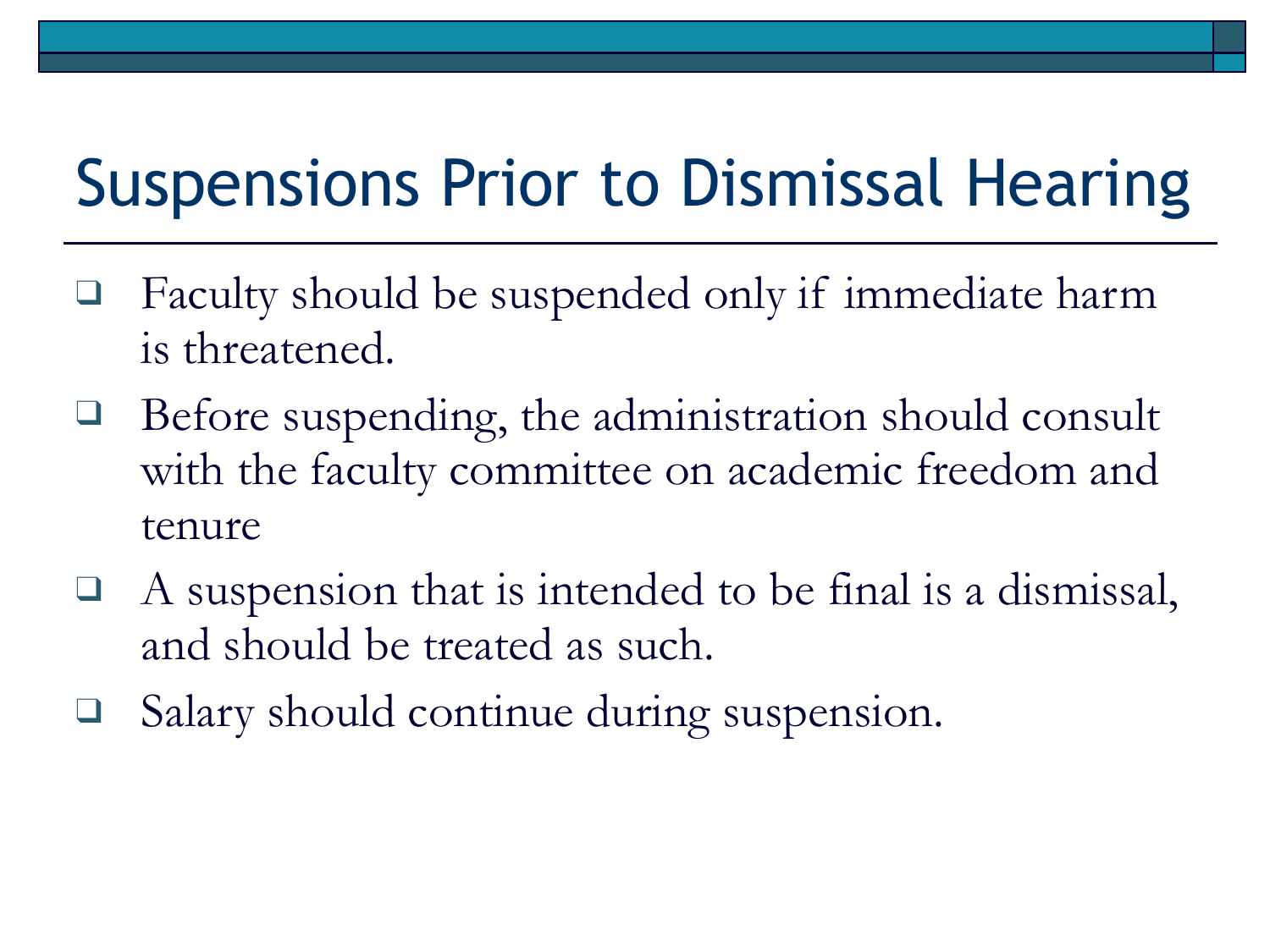### Sanctions

- Major sanctions short of dismissal (such as suspension) require the same procedural safeguards as dismissal for cause.
- ❑ **Minor sanctions** (such as a letter of reprimand) can be imposed by the administration but can be appealed to the grievance committee.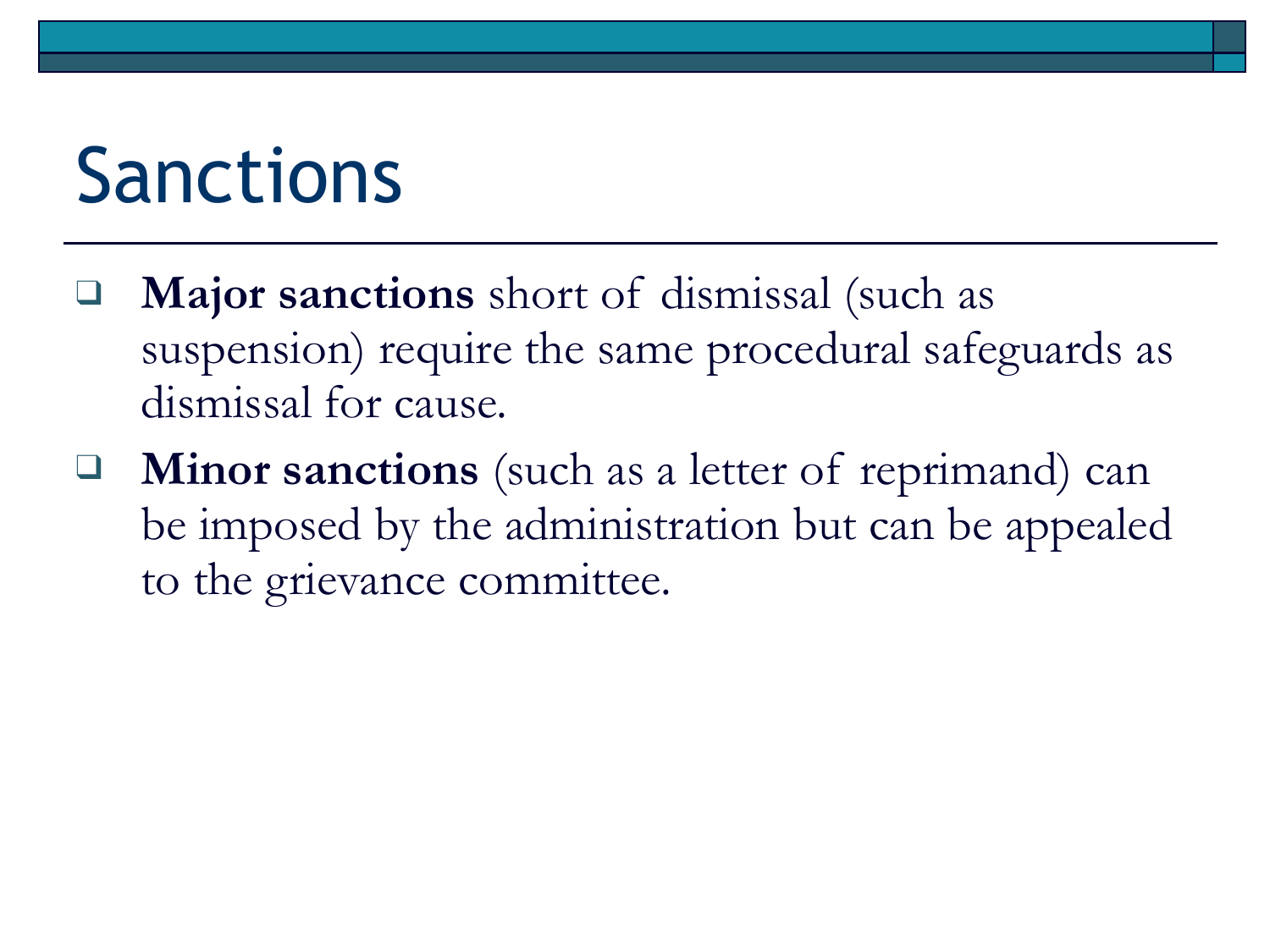### Grievance Policies

Access to an elected grievance committee is a central element of academic due process.

Consideration should be given to informal and formal grievance procedures.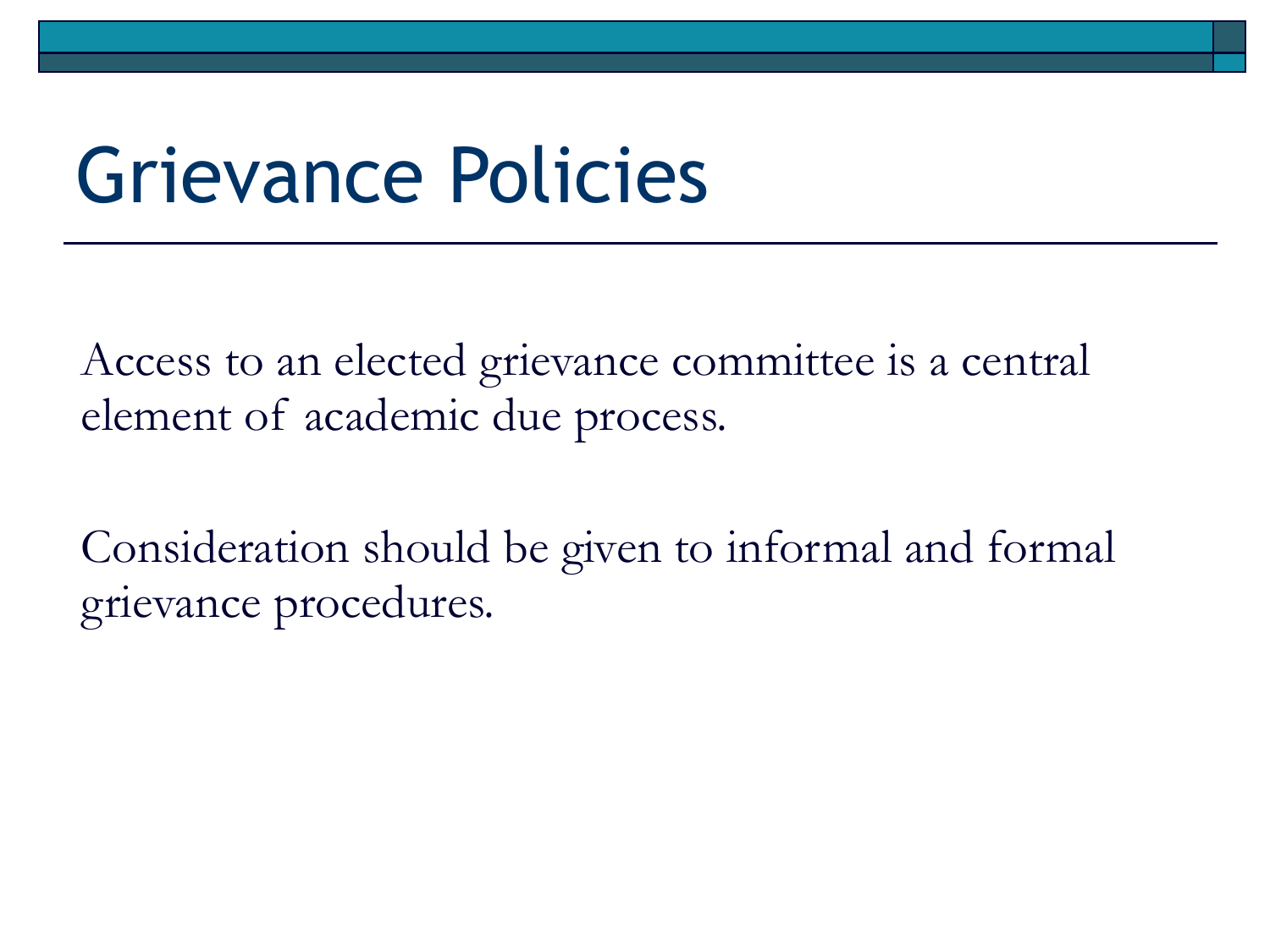## Program Discontinuance

 AAUP recommends that the decision to discontinue a program or department should be

based essentially upon educational considerations OR

necessitated by bona fide financial exigency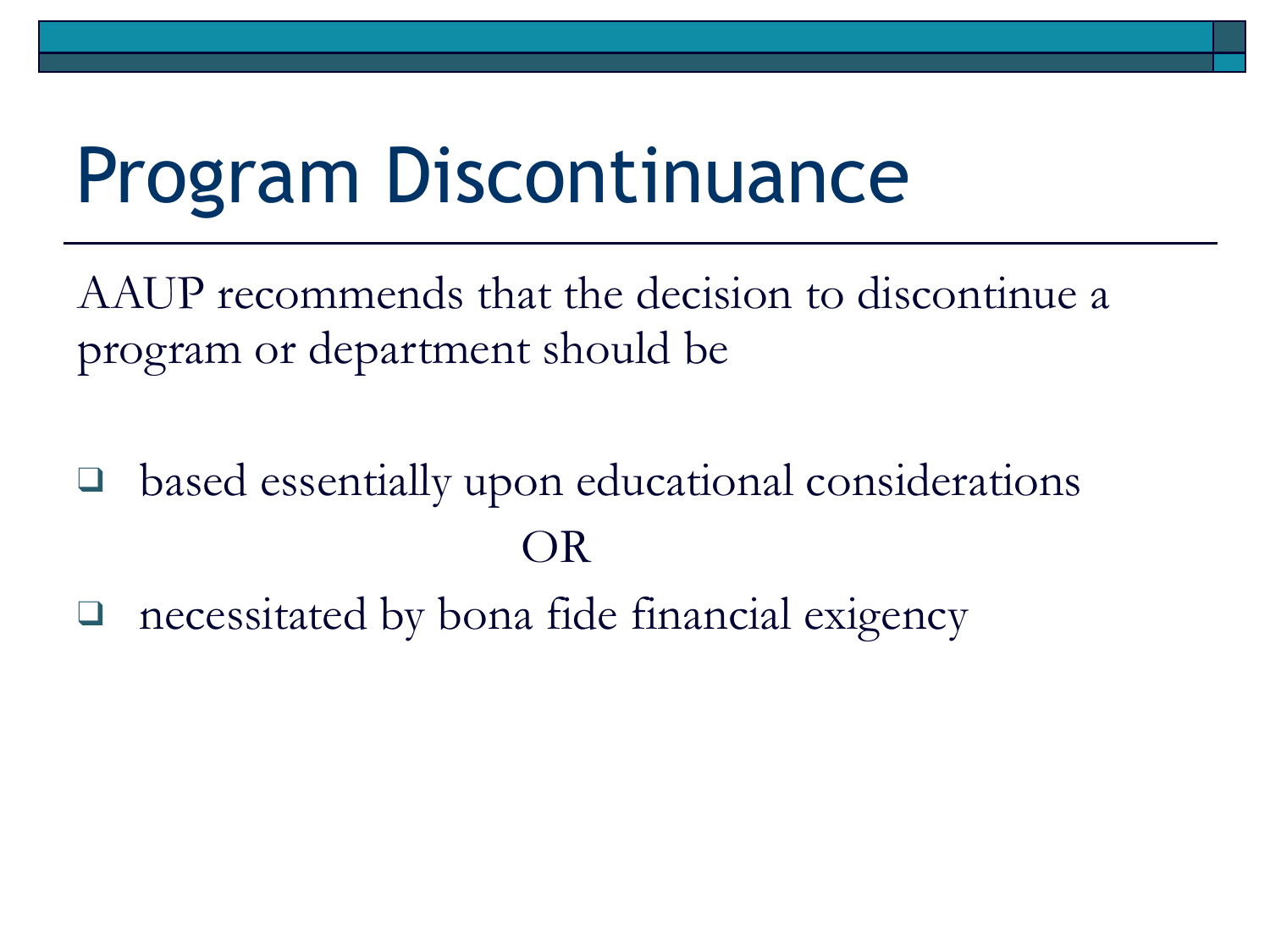## Educational Considerations

- Do not include cyclical or temporary variations in enrollment.
- Are determined primarily by the faculty.
- ❑ Reflect long-range judgments that the educational mission of the institution as a whole will be enhanced by the discontinuance.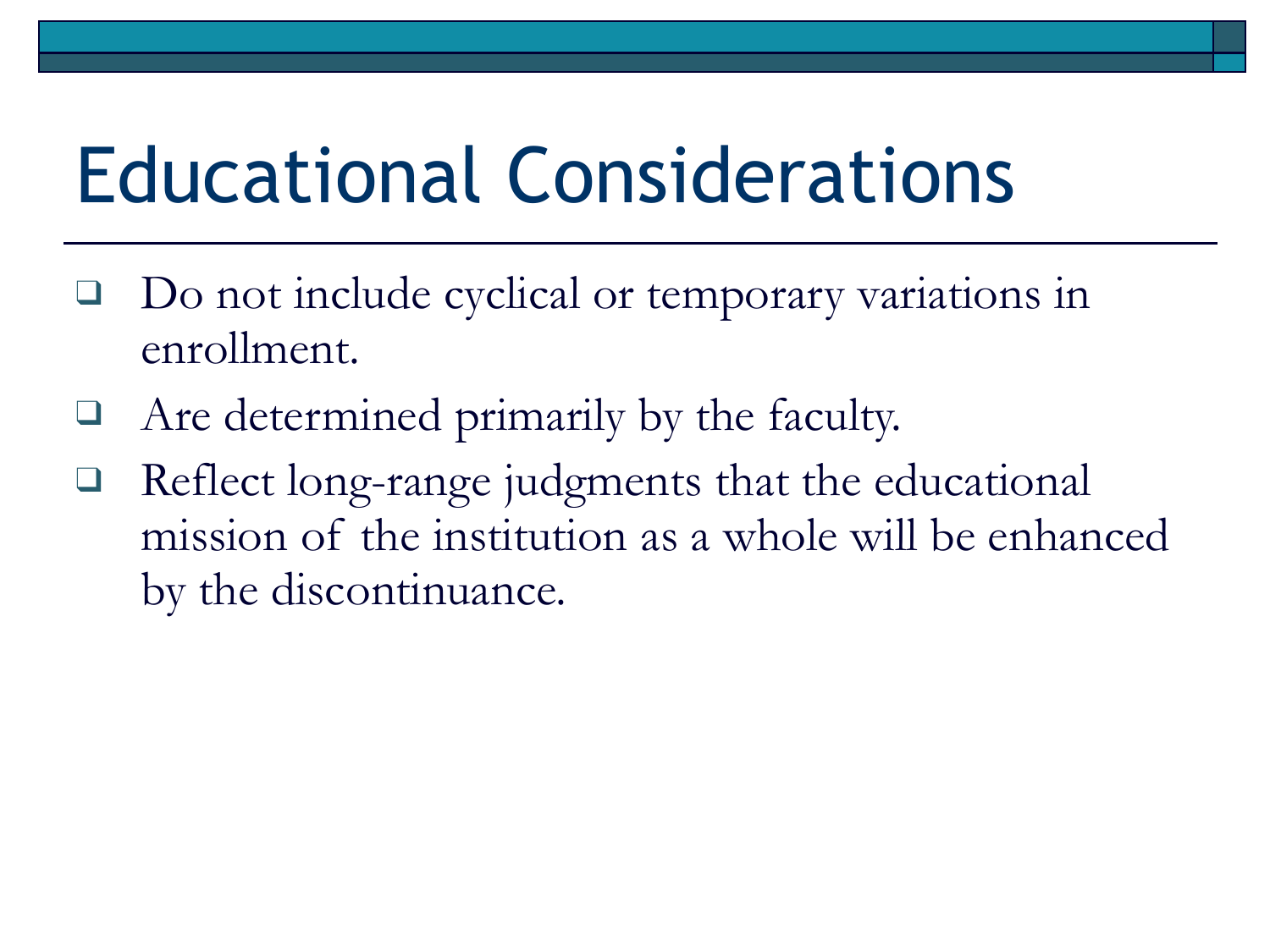## Financial Exigency

Definition: Financial exigency is a severe financial crisis that fundamentally compromises the academic integrity of the institution as a whole and that cannot be alleviated by less drastic means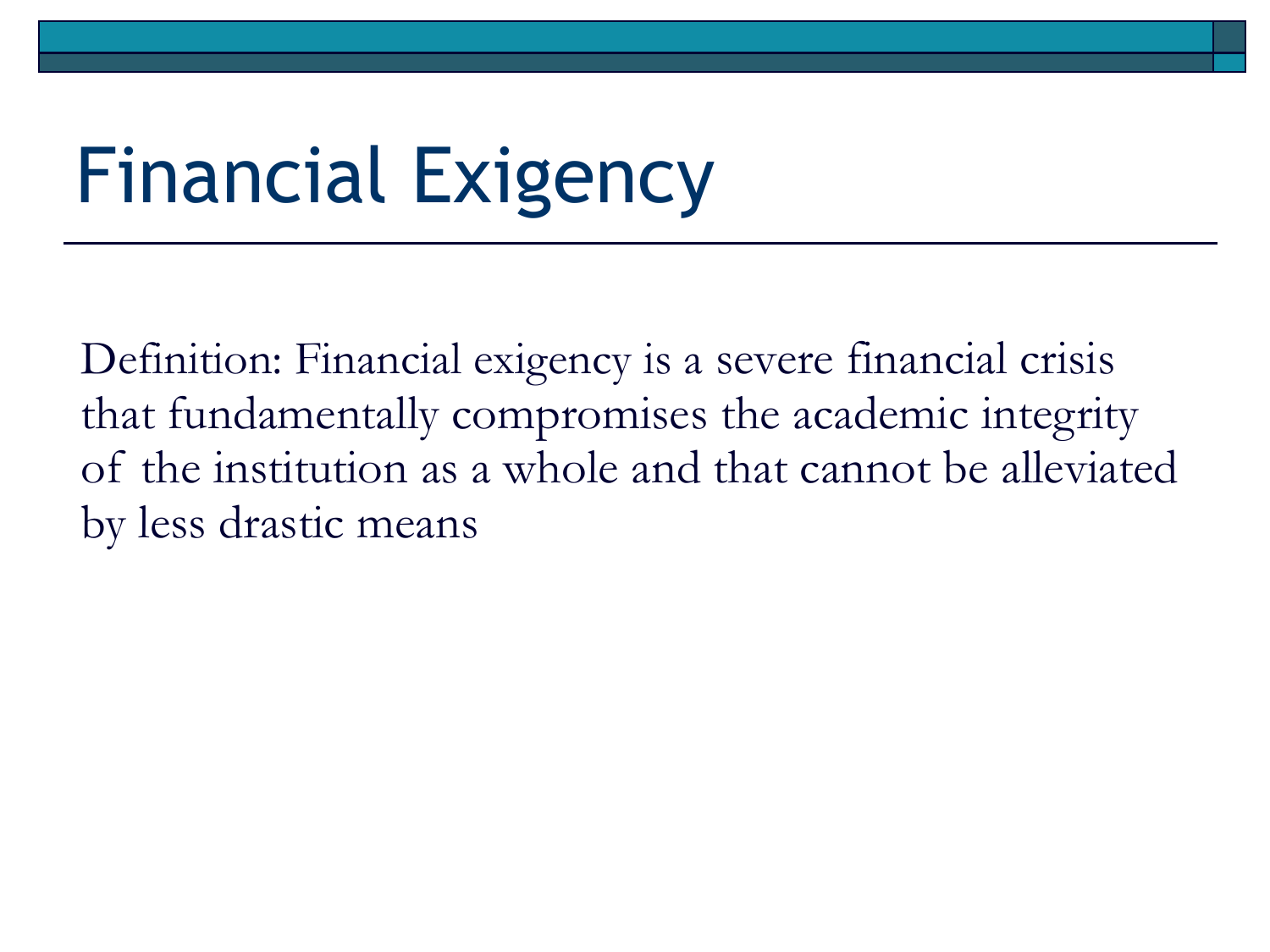## Financial Exigency

AAUP recommendations:

- Faculty should be involved at every stage of the process.
- Faculty bodies participating in the process should not be appointed by the administration.
- All faculty in a program being considered for discontinuance should be informed in writing and given at least thirty days to respond.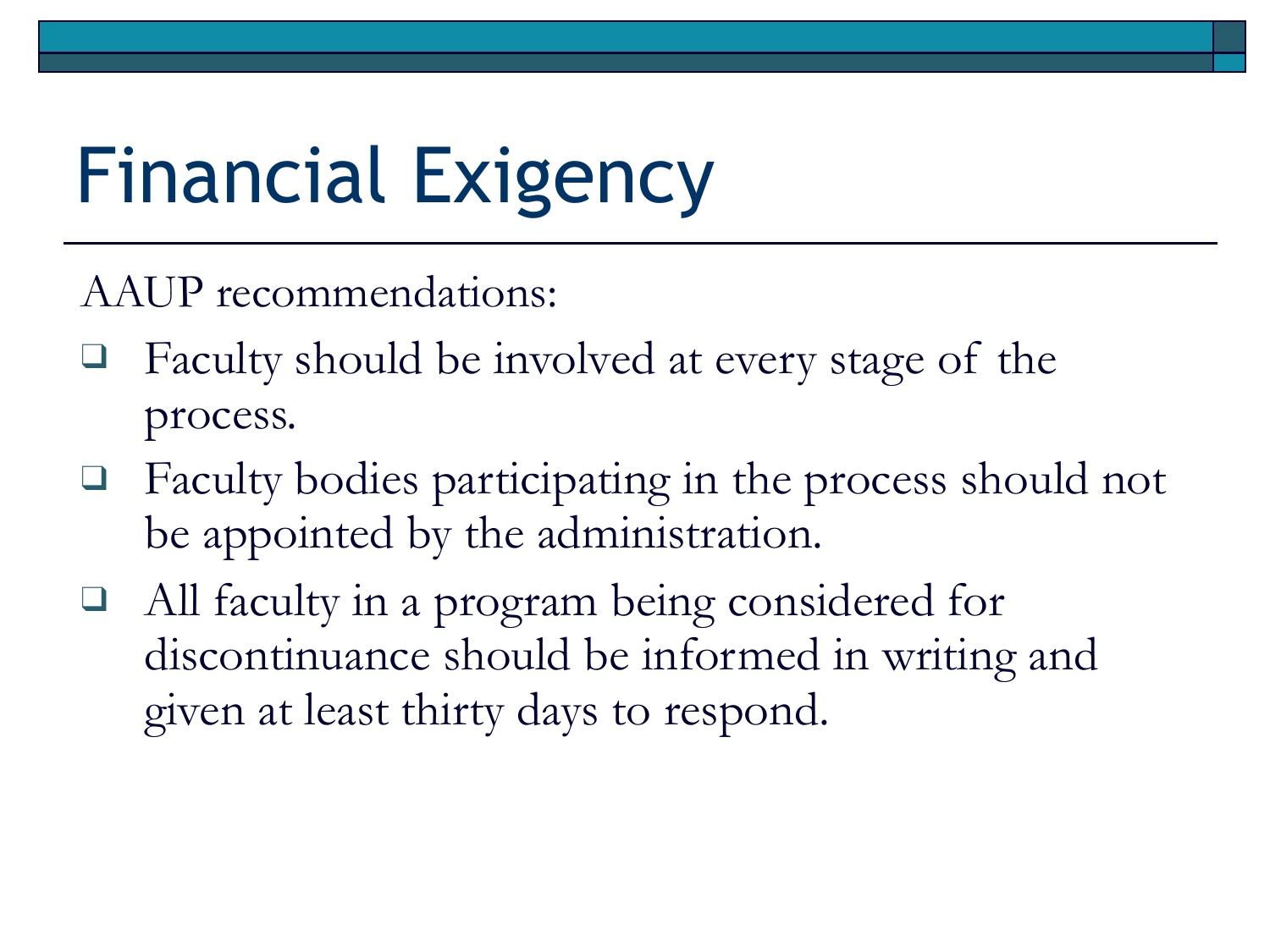## Financial Exigency

Faculty should have access to five years of

- audited financial statements, budgets, and detailed cash-flow estimates.
- detailed program, department, and administrativeunit budgets.

The faculty should determine whether all feasible alternatives to termination of appointments have been pursued.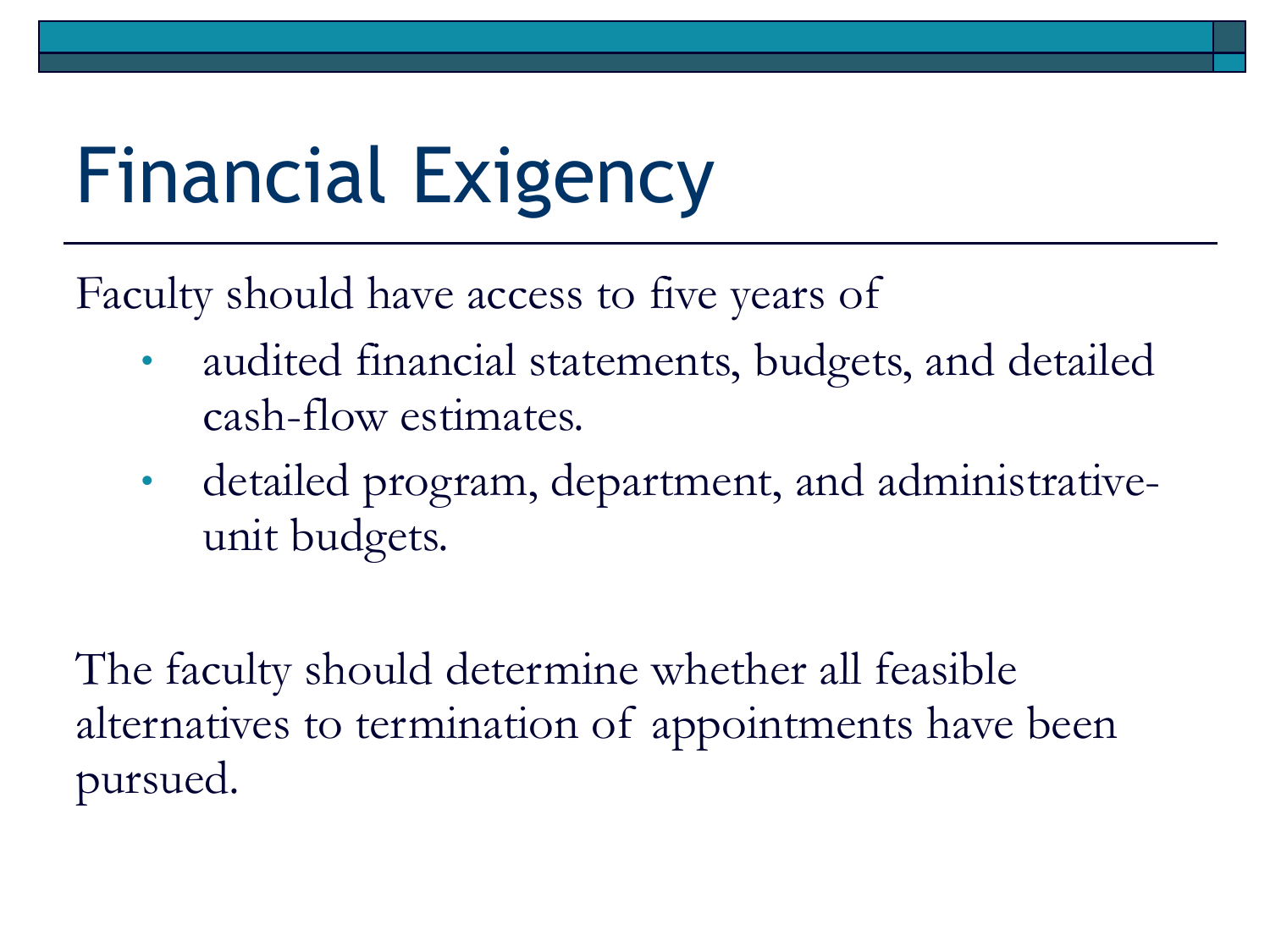### Possible Alternatives to Terminations

- □ Expenditure of one-time money or reserves as bridge funding
- □ Furloughs
- $\Box$  Pay cuts
- □ Deferred-compensation plans
- □ Early-retirement packages
- □ Deferral of nonessential capital expenditures
- □ Cuts to non-educational programs and services, including administration.